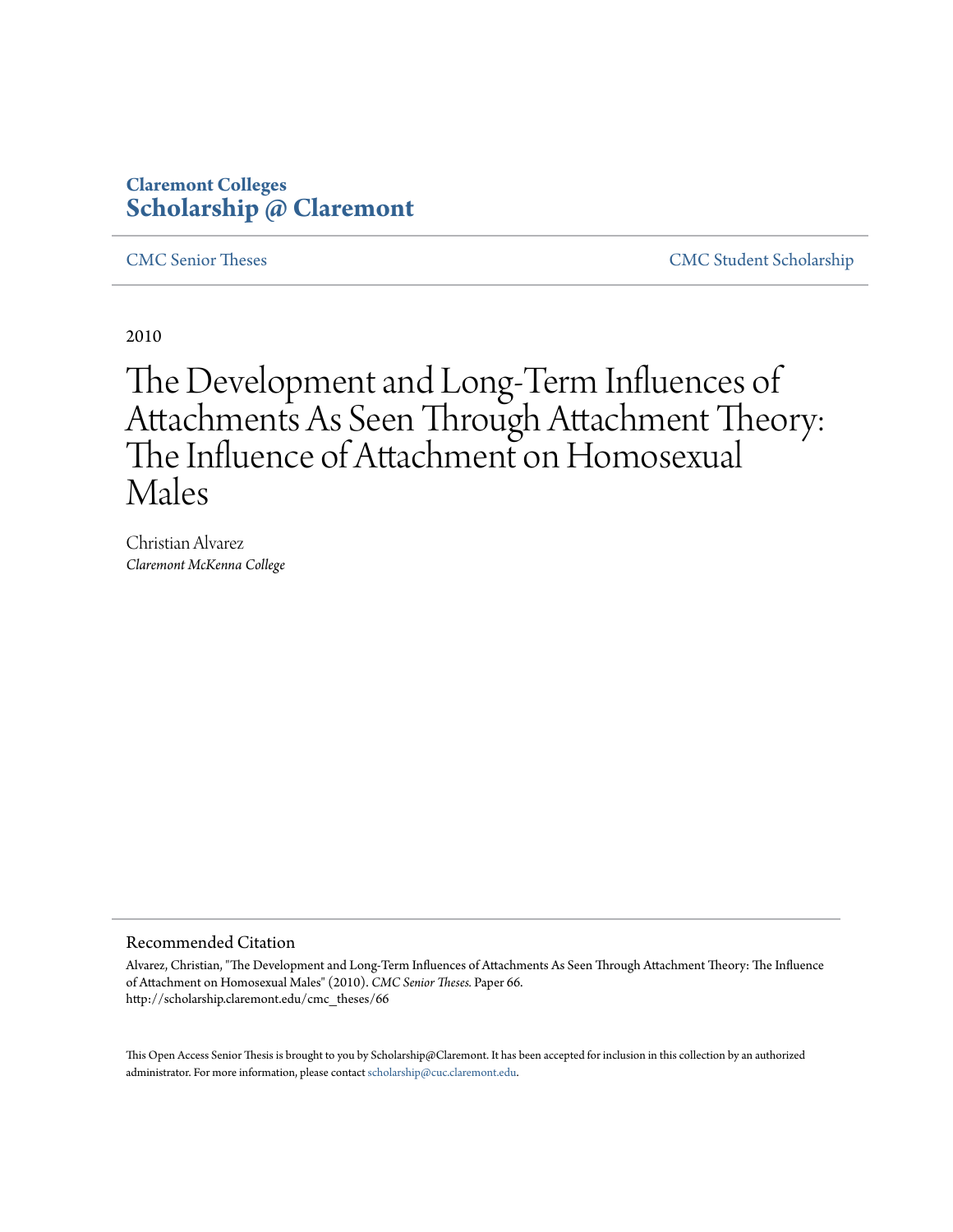### **The Development and Long-Term Influences of Attachments As Seen Through Attachment Theory: The Influence of Attachment on Homosexual Males**

**Christian Alvarez**

**Claremont Mckenna College**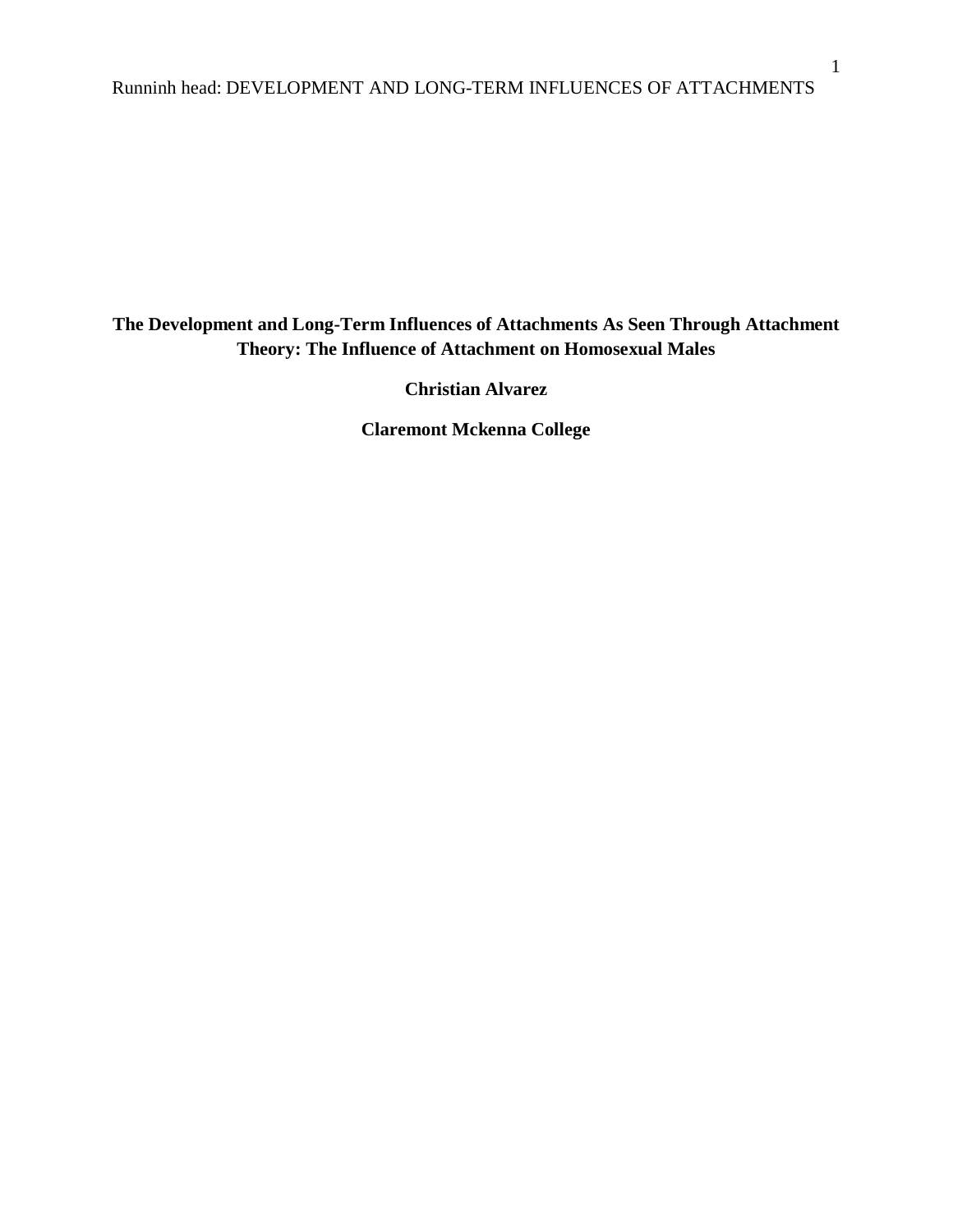### **Table of Contents**

| <b>Introduction</b>                                      | 3         |
|----------------------------------------------------------|-----------|
| <b>Attachment</b>                                        | 3         |
| The study of Attachment                                  | $3-4$     |
| <b>Theories on the Development of Attachment</b>         | $5 - 7$   |
| <b>Attachment Theory</b>                                 | 8         |
| <b>Ethological Approach</b>                              | $8 - 10$  |
| <b>Five Patterns of Behavior That Mediate Attachment</b> | $11 - 14$ |
| <b>Internal Working Models and Attachment Patterns</b>   | 14-17     |
| <b>Homosexual Males</b>                                  | 18        |
| <b>Differences Found in Heterosexual Males</b>           | 18-19     |
| Peer and Parental attachments and Disclosure             | 19-22     |
| <b>Conclusions and Future Directions</b>                 | $22 - 23$ |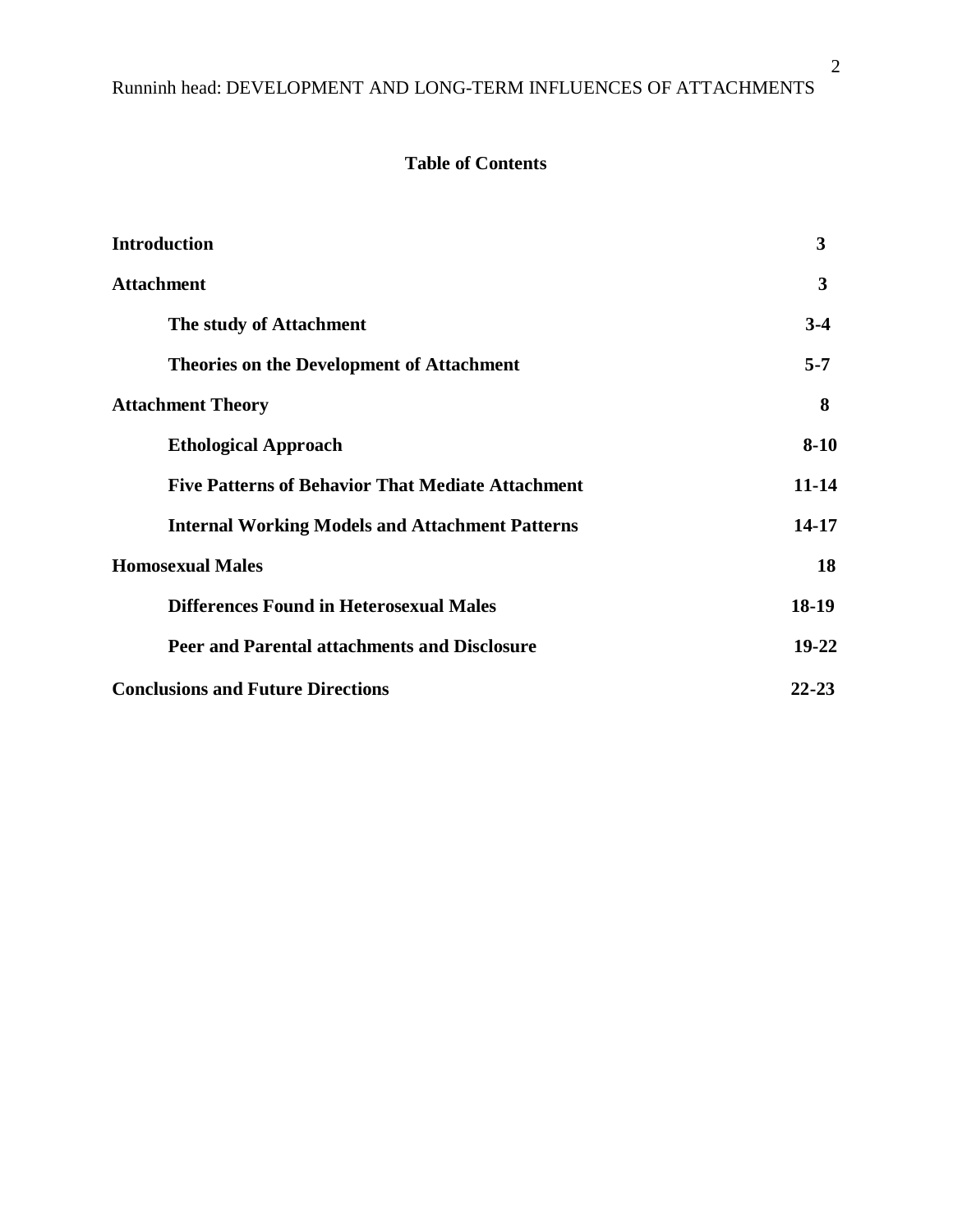#### **Introduction**

Research on the differences between heterosexual and homosexual males has been conducted in numerous fields of study (Hassan & Rahman, 2007; Collaer, Reimers, & Manning, 2007; Lippa, 2008). Results of such research have found differences between the two groups, although, findings imply that these differences have some developmental component and are not a result of differing sexual orientations (Collaer, Reimers, & Manning, 2007).

The findings of said research also imply potential for the study of differences between heterosexual and homosexual males in other areas of interest, such as attachment and its development. Although attachments are formed at infancy, the influences from the manner in which these attachments are developed on a person's behavior and attachments beyond infancy have been observed (Bowlby, 1978). Thus, the study of differences in the influence and manifestation of attachments between males who differ on sexual orientation would shed light on useful information that would help in improving our understanding of homosexual males in the context of attachments and their influence over behavior and further attachment development.

### **Attachment**

#### **The Study of Attachment**

We observe attachments between people in our everyday lives which are usually experienced in a visual or physical representation of some behavior. These behaviors differ depending on the relationship representing the attachment (Doyle, Lawford, & Markiewicz,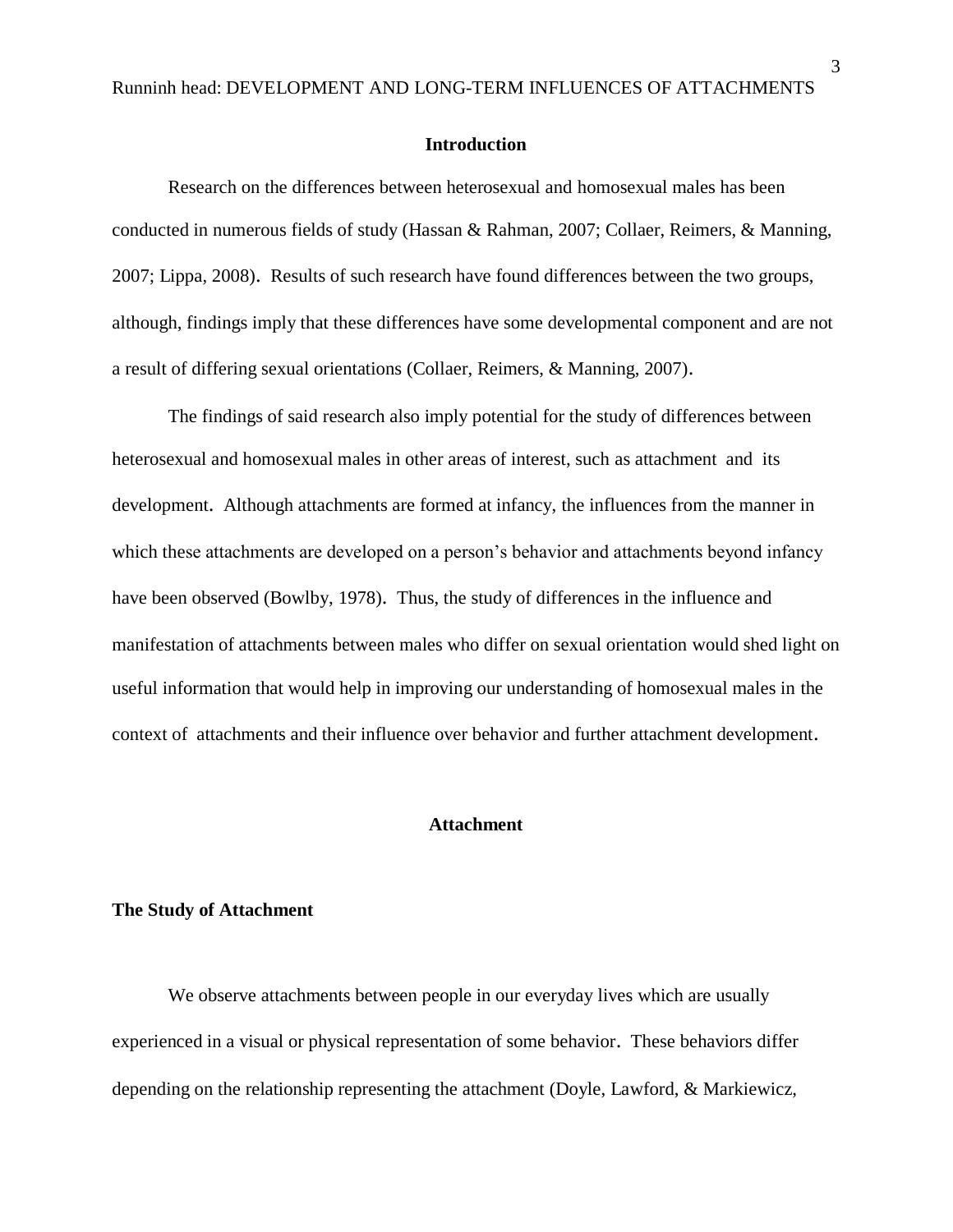Runninh head: DEVELOPMENT AND LONG-TERM INFLUENCES OF ATTACHMENTS 2009). Still, it is difficult to know from visible attachment behavior, such as affectionate physical contact or nurturing tendencies, what factors go into the development of these attachments and the resulting behaviors.

The development of attachments in humans has long been a matter of interest as it helps better understand what internal and environmental variables interact in producing the formation of bonds between humans. Most of the research on how humans develop attachments has focused on the first couple of years of infancy as these years have been found to foster developmental milestones in humans (Bowlby, 1980; Bowlby, 2007; Simpson & Rholes, 2010). The study of attachments has shed light on which variables interact in the development of attachments and which behaviors should be expected considering these interactions. It has also resulted in observations that link the development of attachments in infancy to different personality variables as well as internal working models for future attachments (Bowlby, 1978; Ainsworth & Bowlby, 1991; Ammaniti, Van Ijzendoorn, Speranza, & Tambelli, 2000; Brandell, 2010; Imamoğlu & Imamoğlu, 2010; Shoemaker & Furman, 2009).

Research on attachment, however, has produced theories in the literature which are not in complete agreement with regards to what drives the development of attachments. The disagreement on the nature behind the development of attachments primarily revolves around the needs of the infant in the early stages of development. This is due to theories placing differing levels of importance on certain needs observed in infants (Bowlby, 1978; Bowlby, 1980; Brandell, 2010).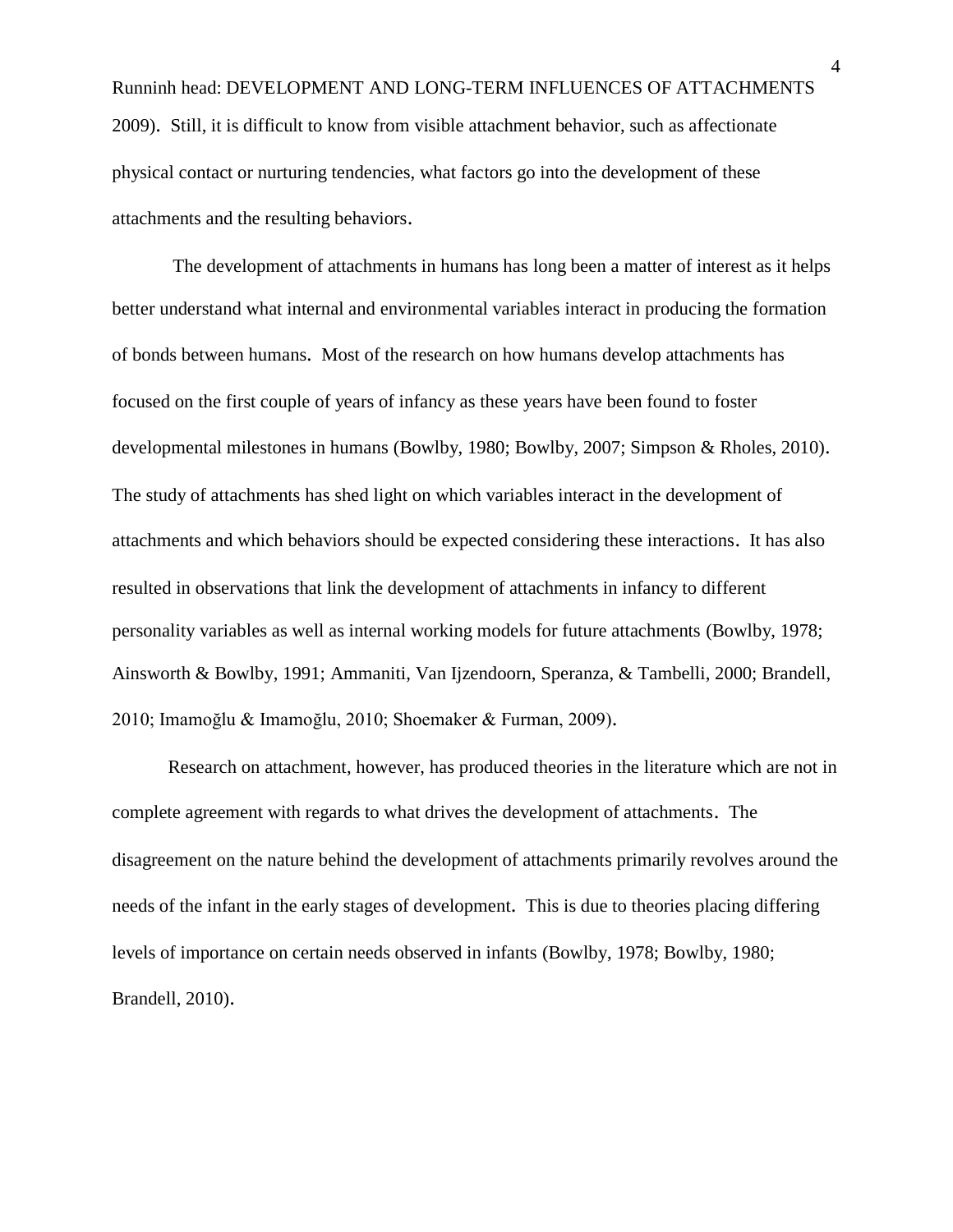# Runninh head: DEVELOPMENT AND LONG-TERM INFLUENCES OF ATTACHMENTS **Theories on the Development of Attachment**

As Bowlby (1980) recalls, there were four main theories prior to 1958 that attempted to explain the attachments, how they come to be and how they result in attachment behaviors. He explains and terms them as:

- Secondary Drive Theory: Posits that a child has certain physiological needs, such as nourishment. These needs are fulfilled by a primary human figure and the child is left satisfied. Attachments to said figure, usually the mother or a primary caregiver, are explained by the child's eventual knowledge that this figure will satisfy its physciological needs.
- Primary Object Sucking: Posits that a child, by nature, is inclined to objects that it can fixate on orally. This is done by sucking on said object, a trait that makes the chil partial to the breast, specifically the nipple. The child's partiality to the nipple lies in its oral value to the child as it sucks on it. Eventually, the child realizes that there is a figure present while the oral fixation is being satisfied, usually the caregiver providing the breast. Attachment to said figure is attributed to this realization as the child recognizes this figure as satisfying its oral fixation.
- Primary Object Clinging: Posits that a child is inherently in need of physical contact with another human. Attachments are explained by the primary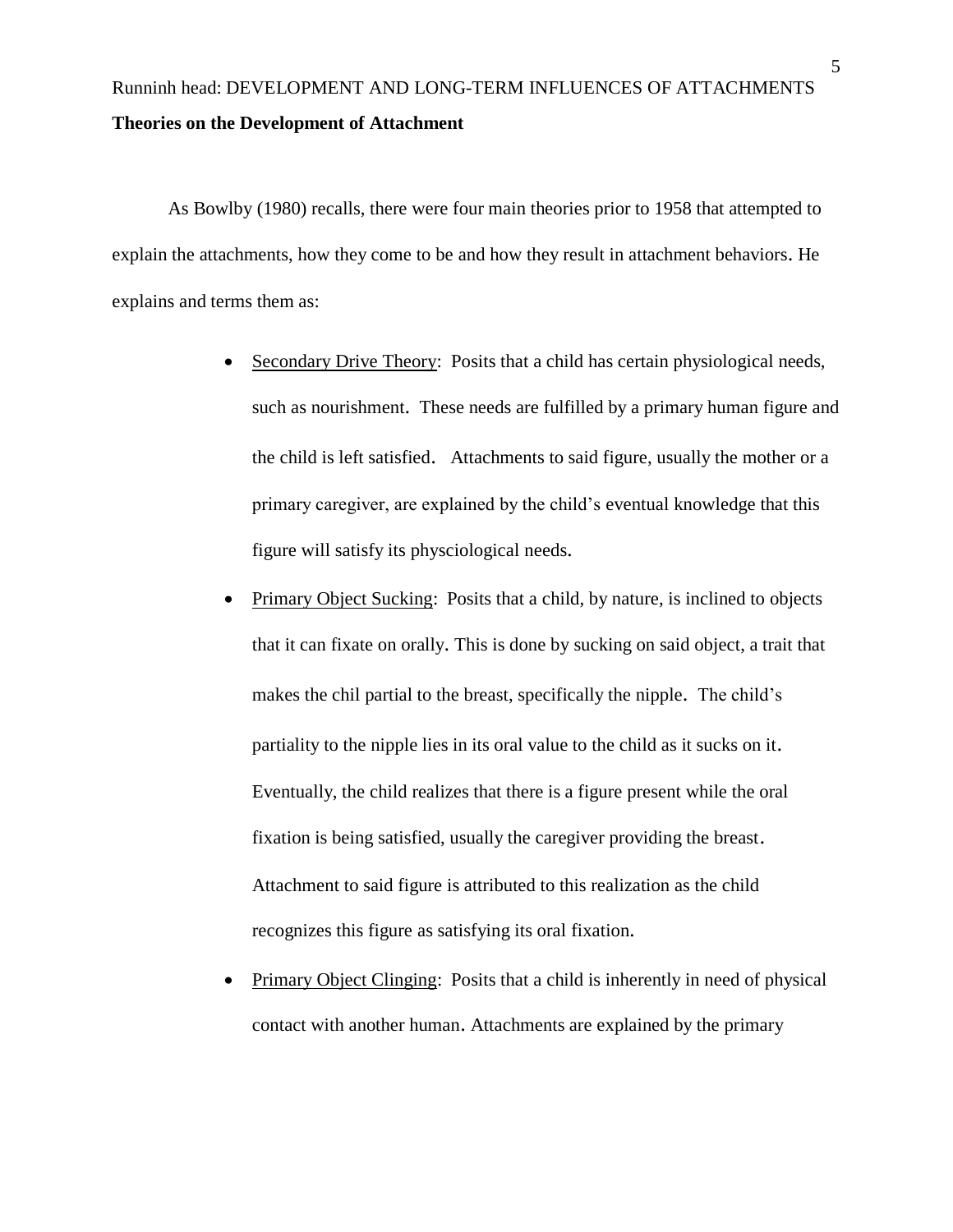Runninh head: DEVELOPMENT AND LONG-TERM INFLUENCES OF ATTACHMENTS figure's continued physical contact with the child satisfying the child's phsycial needs.

> • Primary Return-to-Womb Craving: Posits that a child's birth results in the child's resentment of the birth desire to go back to the womb. The child's desire to re-enter the womb results in constant desire to be close to the mother, explaining attachment to mother figures. (p. 178)

These example the different needs emphasized in different theories of developing attachments. The Primary Return-to-Womb Craving theory depicts attachment as a result of an emotional desire which cannot be truly fulfilled, and so there is an attachment formed with the figure from whose womb the baby came. Primary Object Sucking theory depicts attachment as a result of a physical desire for stimulation of the mouth, resulting in the need of a specific type of object to suck on provided by a figure who, by association with the object, then becomes the attachment figure. Similarly focusing on a specific type of stimulation, Primary Object Clinging theory focuses on a physical need where the need is thought to go beyond that of a physical connection for physiological (feeding) purposes and is thought of as a primary need of its own. In such a case, the attachment figure would be the person which provided for this physical need. The Secondary Drive theory depicts attachments as a result of primary, or instinctual, needs and the satisfaction of these needs. This theory attributes attachments to needs known to be primary as they are essential to living, the need to feed for example. It is satisfaction from these basic needs that results in the attachment to a figure.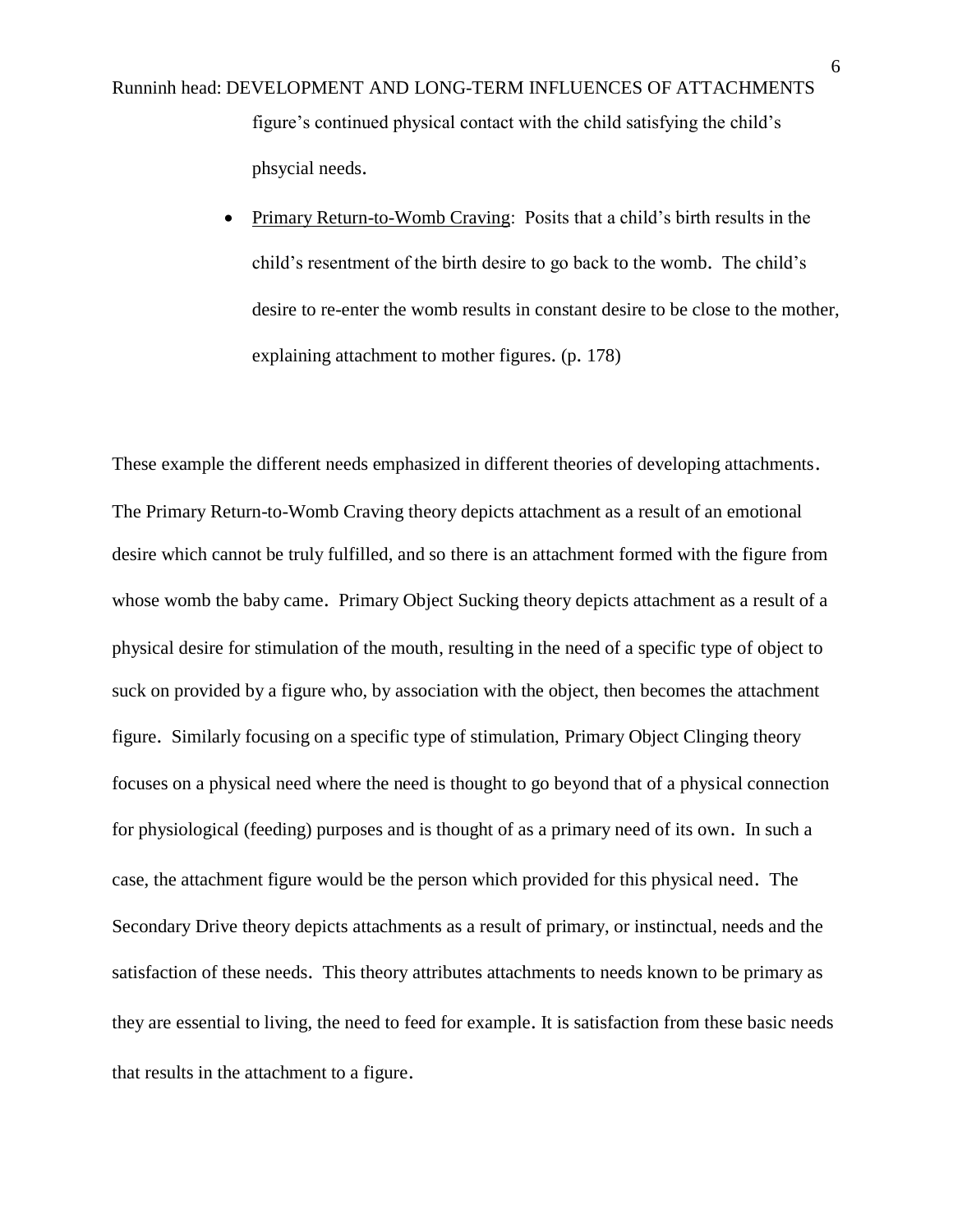It is this Secondary Drive theory that, as Bowlby (1980) acknowledges, is "the most widely and strongly held" theory of the four (p. 178). This is due to its approach in explaining the nature of attachments as a natural process in the rearing and caring of a child (Brandell, 2010). That is to say, the forming of attachments is described as resulting from actions that a primary figure the child is exposed to, usually the caregiver, would perform naturally in raising a child. Much psychoanalytic research as far back as Freud has used the assumptions made in the Secondary Drive theory of attachment in the analysis of how certain psychological or emotional disorders come to be and what can be done to treat them (Bowlby, 1978; Bowlby, 1980; Brandell, 2010).

The four prominent theories Bowlby (1980) mentions are examples of different views expressed prior to his own theory on attachment. Although there is some overlap between Bowlby's Attachment Theory and its predecessors, his theory differs from prior theories, particularly the Second Drive theory, in that it uses the activation of four behavioral systems, one of which regulates attachment and attachment behaviors, to help understand overall human behavior. The theory focuses on attachment since the behavioral system of attachment is believed to regulate the other three (Simpson & Rholes, 2010). Although Bowlby's theory holds many facets and implications, only the aspects of the theory that detail by which means attachments are developed and strengthened as well as implications of the attachment styles that result from the development of attachments will be discussed.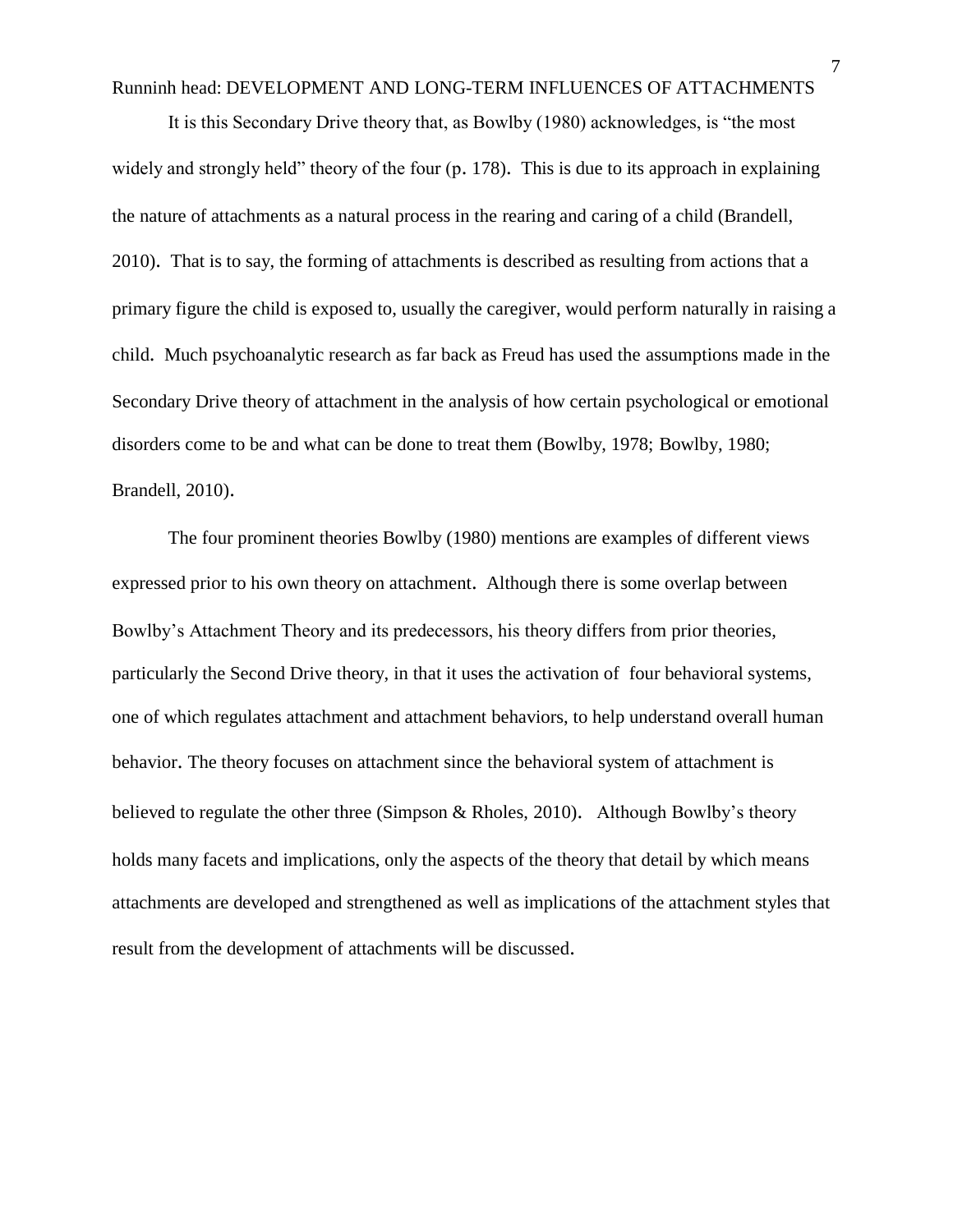# Runninh head: DEVELOPMENT AND LONG-TERM INFLUENCES OF ATTACHMENTS **Attachment Theory**

In Bowlby's (1980) theory, "attachment is presented as a system of behavior having its own form of internal organization and serving its own function" (p. 230). This means that there is a specific behavioral system responsible specifically for activation of behaviors related to attachment. The behaviors activated by the behavioral system are either not goal-corrected or goal-corrected, the latter meaning that the infant has applied a goal to its behavior focused on interacting with the primary attachment figure to attain close proximity. Although most behaviors do not start off as goal-corrected, with time the infant learns the outcome of a certain behavior and acts accordingly for that outcome, making the behavior a goal-corrected one. Attachment results from these attachment behaviors, and is strengthened when these behaviors become goal-corrected (Bowlby, 1978; Bowlby , 1980; Bowlby, 2007; Brandell, 2010).

### **Ethological Approach**

A key component in the formulation of his theory is the ethological approach that Bowlby takes on understanding the development of attachment and the activation of attachment behaviors in humans (Bowlby, 1978; Bowlby, 1980; Ainsworth & Bowlby, 1991). He relates the manner in which human attachments develop through infancy to the manner in which birds, as well as some non-human mammals are believed to, "imprint". Imprinting is described by Bowlby (1980) as such: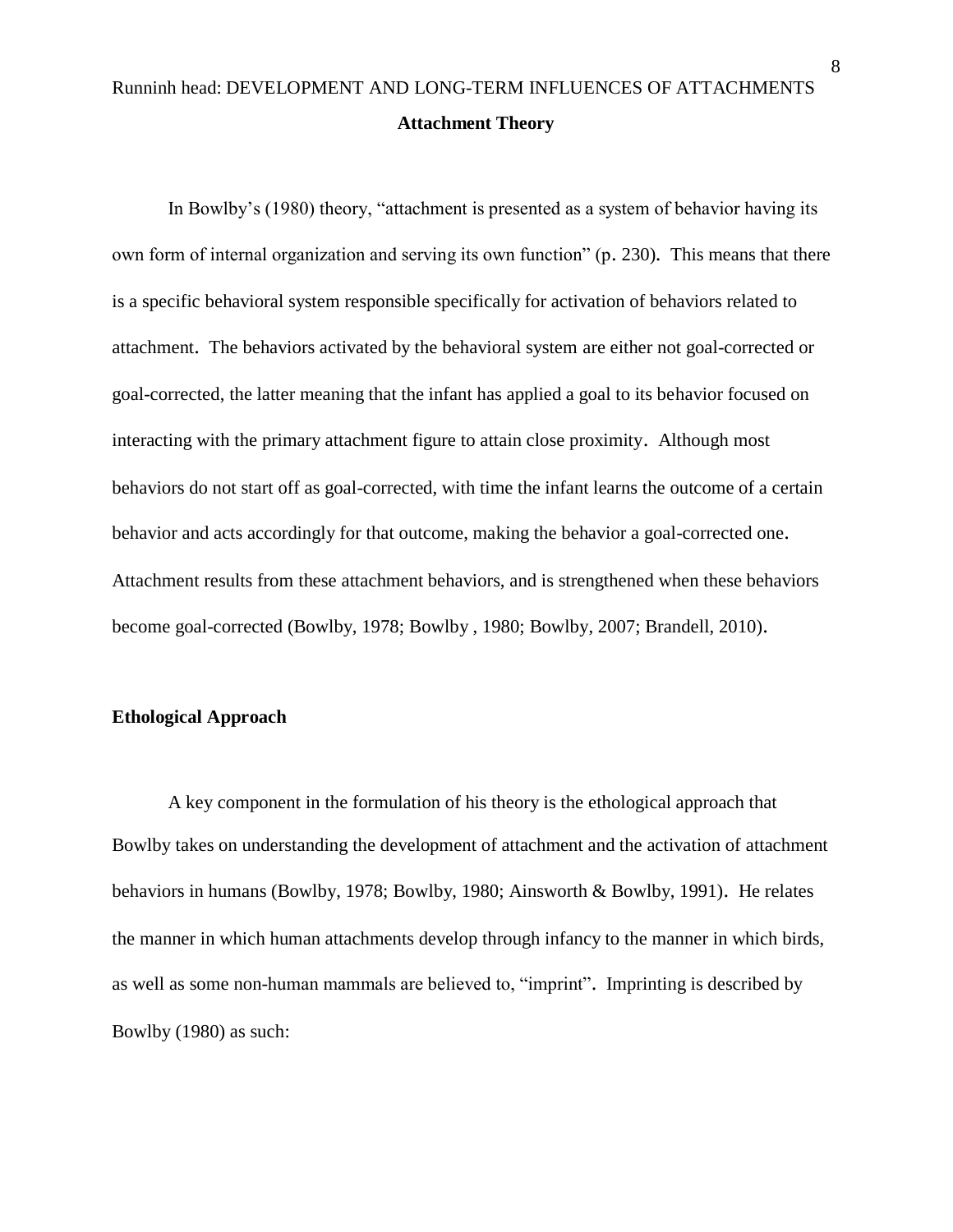Runninh head: DEVELOPMENT AND LONG-TERM INFLUENCES OF ATTACHMENTS Whatever processes may be at work in leading the filial attachment behavior of a young bird or mammal to become directed preferentially and stably towards one (or more) discriminated figure(s). By extension, it may also be used to refer to processes that lead other forms of behavior to be directed preferentially towards particular objects, for example maternal behavior towards particular young, and sexual behavior towards particular mate(s). (p. 167)

Bowlby sees key similarities between this phenomena and what is known about the development of attachment behaviors in humans. He draws this parrallel by describing the development of attachment behaviors through eight statements similar to eight statements that describe imprinting in birds (Bowlby, 1980). His descriptions essentially state that:

- 1. Overall responses from infants are due to many and almost any stimuli at first but, after a few months, are elicited by specific figures the infant has had constant access to.
- 2. Marked biases regarding the response to certain stimuli more frequently than others have been observed.
- 3. The strength of an infant's attachment to a figure is positively correlated with the amount of social interaction experienced between the two.
- 4. It is suggested that exposure learning may take part in the development of attachment as seen with face discrimination after periods of staring and listening.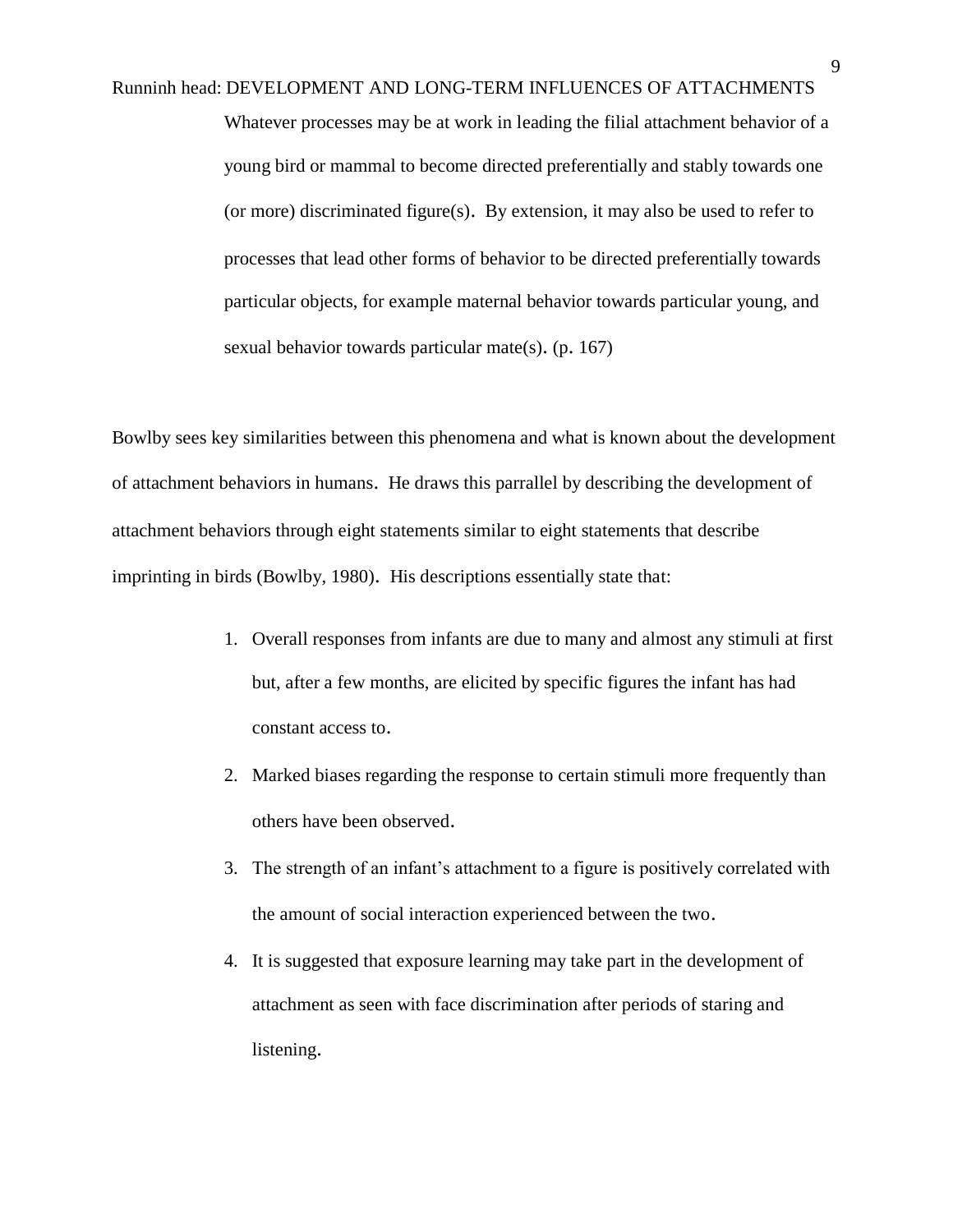- 5. Most infants develop attachments to a preferred attachment figure within their first year, a year which could also encompass a time at which attachment behavior develops with more ease.
- 6. Sensitive phases are not likely before the infant is six weeks of age.
- 7. Fear responses towards strangers are more explicit and intense after about eight months, making it more difficult for the infant to develop new attachments to other figures.
- 8. After a strong attachment is formed, the infant will tend to prefer the attachment figure over all other figures. This preference persists even when the infant and attachment figure are separated. (p. 222-223)

The parallel drawn to imprinting helps to summarize what is commonly seen throughout the development of attachment behaviors while the infant builds its attachments. It also helps to illustrate the different stages at which an infant's behaviors shift from not having a goal to being goal-corrected. Behaviors begin to become goal oriented after the infant begins to distinguish the primary attachment figure. Acknowledgement of the attachment figure allows the infant to focus its attachment behaviors specifically on this figure. The goal of these behaviors is to increase proximity with the attachment figure, the drive behind the strengthening of the attachment.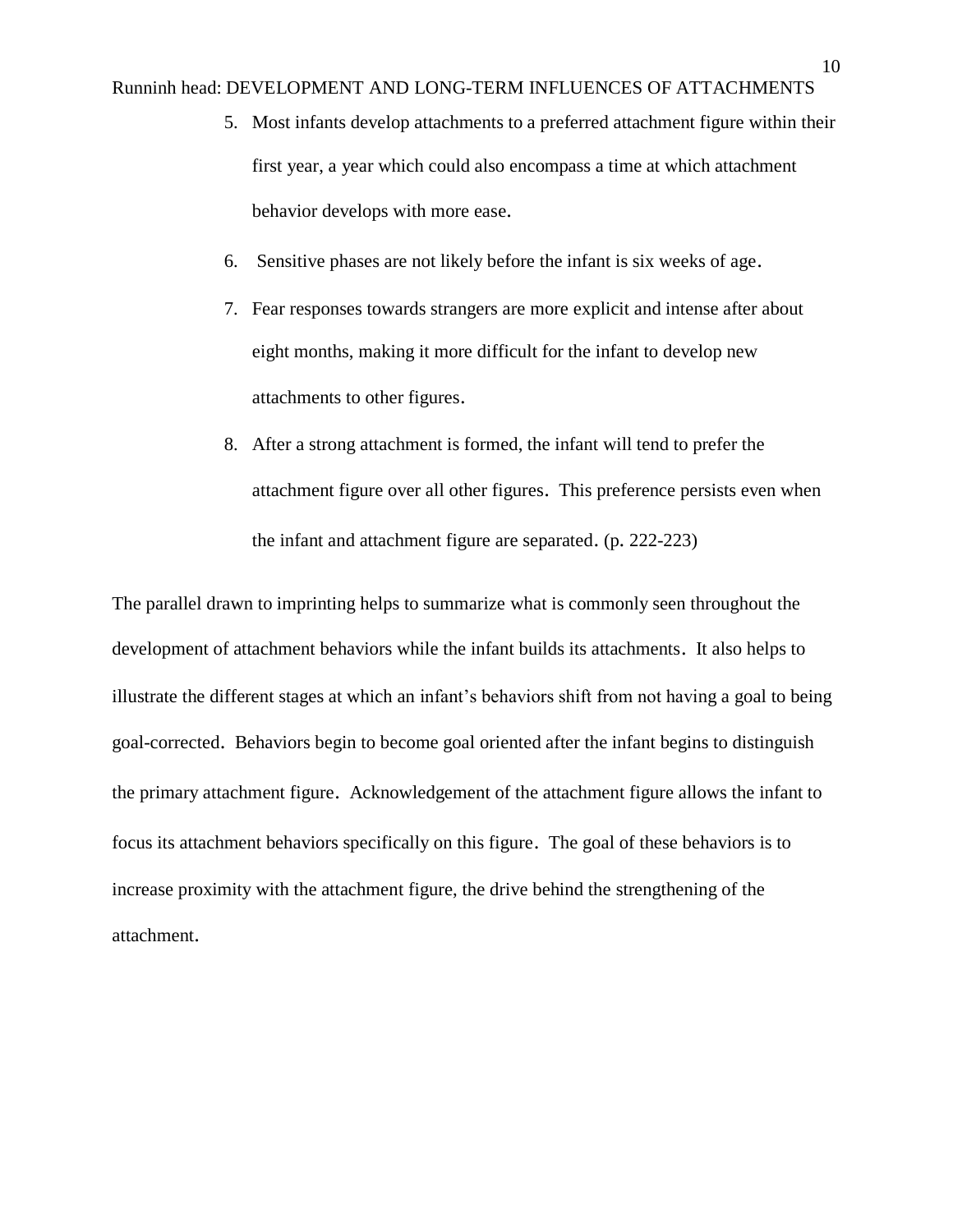# Runninh head: DEVELOPMENT AND LONG-TERM INFLUENCES OF ATTACHMENTS **Five Patterns of Behaviors That Mediate Attachment**

Bowlby's (1980) theory emphasizes the role of five behavior patterns, that infants are either born with or gain with time, in contributing to the development of attachment. Sucking, clinging, following, crying and smiling are seen as behaviors that mediate the development of attachments and each of these is found to do so in different ways (Bowlby, 1978; Bowlby, 1980). When these behaviors become goal-corrected, attachment to the attachment figure strengthens. Explanations on how each of these attachment behaviors mediates the development of attachments and how these behaviors become goal-corrected for attachment-based interactions are as follows:

*Sucking*. The act of sucking is discussed apart from it's usual nourishing function. Sucking is described as an instinctual behavior that is acted upon by the infant and usually coincides with being fed. It is the combination of the instinctual behavior and the attachment figure's behavior in providing for that instinct that Bowlby finds to mediate attachment between the two (Bowlby, 1978; Bowlby, 1980). He explains that once sucking becomes a goalcorrected behavior, the infant begins to suck on objects, a pacifier for example, in alarming situations. This is due to the desire for proximity to the attachment figure to which an attachment has been made through sucking (Bowlby, 1978; Bowlby, 1980).

*Clinging.* Clinging is another behavior that infants are able to perform since birth. It is described that during infancy, there exist situations which involve instinctive clinging, sitting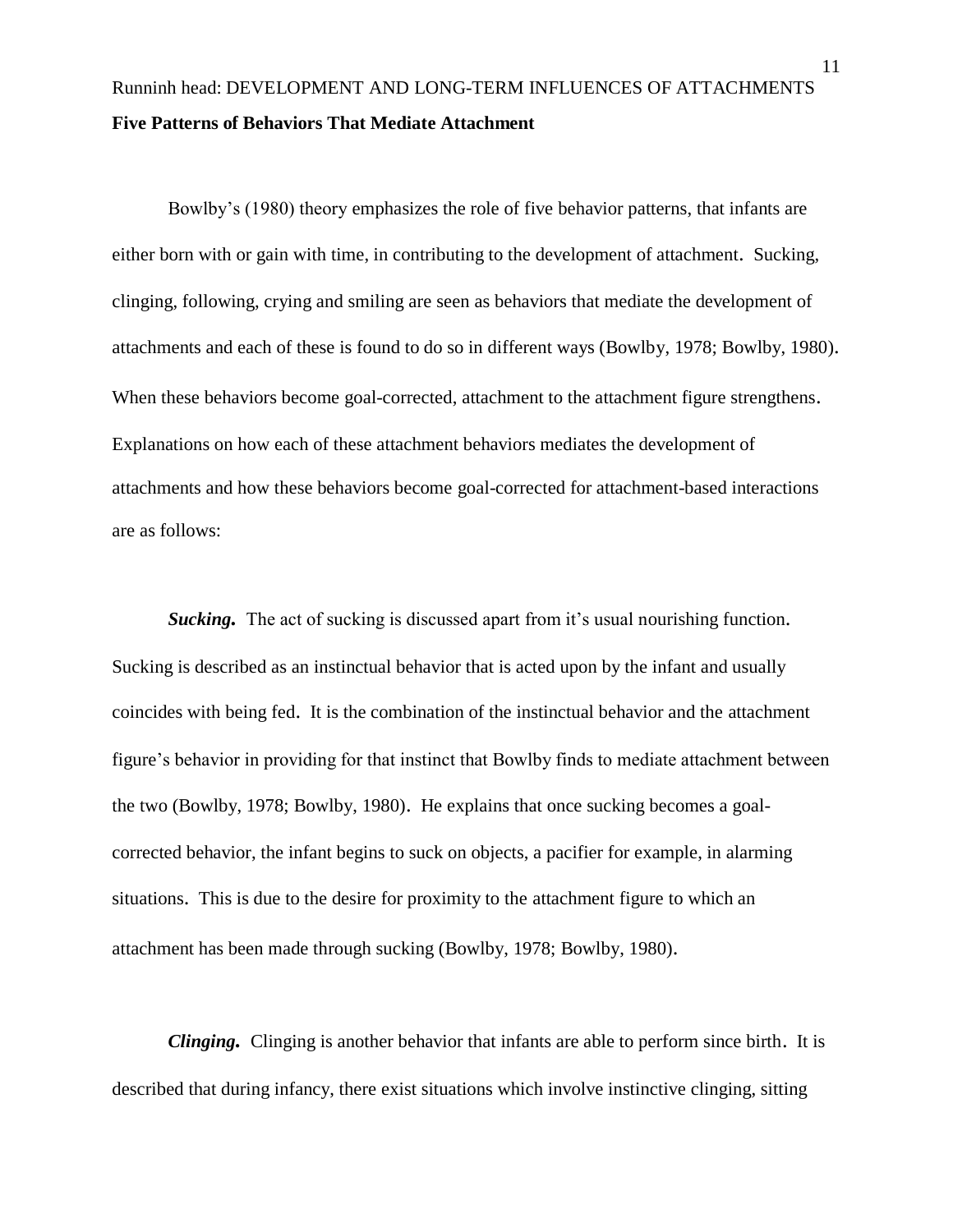Runninh head: DEVELOPMENT AND LONG-TERM INFLUENCES OF ATTACHMENTS off-balance on the attachment figure for example (Bowlby, 1978; Bowlby, 1980). This behavior mediates attachment as the clinging to the attachment figure provides a basis for a physical security through proximity to the figure. Though it is initially a natural reflex with no initial designated goal, clinging behavior becomes goal-corrected when the organization of clinging behavior becomes more sophisticated, at which time the infant does not cling out of reflex but instead clings onto the attachment figure for security and proximity (Bowlby, 1978; Bowlby, 1980).

*Following.* Behaviors that involve following the attachment figure by the infant are not instinctual like sucking or clinging. Since infants are not born with the ability to move around freely, following behaviors are not seen until the infant is able to roam freely (Bowlby, 1978; Bowlby, 1980). Once movement is gained, the infant has some control over its proximity to the attachment figure. The following behavior, though at first not goal-corrected, changes in this aspect once the infant realizes that by following the attachment figure, the distance between the two is shortened, providing for the attachment between the two.

*Crying.* An infant's crying is another attachment behavior that does not have an attachment related goal at birth. Initially, crying serves as the infant's natural response to certain discomforts such as hunger or pain (Bowlby, 1978; Bowlby, 1980). This response is usually attended to by a figure to stop the infant's crying which results in the forming of an attachment. After an attachment is formed, the crying becomes goal-corrected and becomes a means for the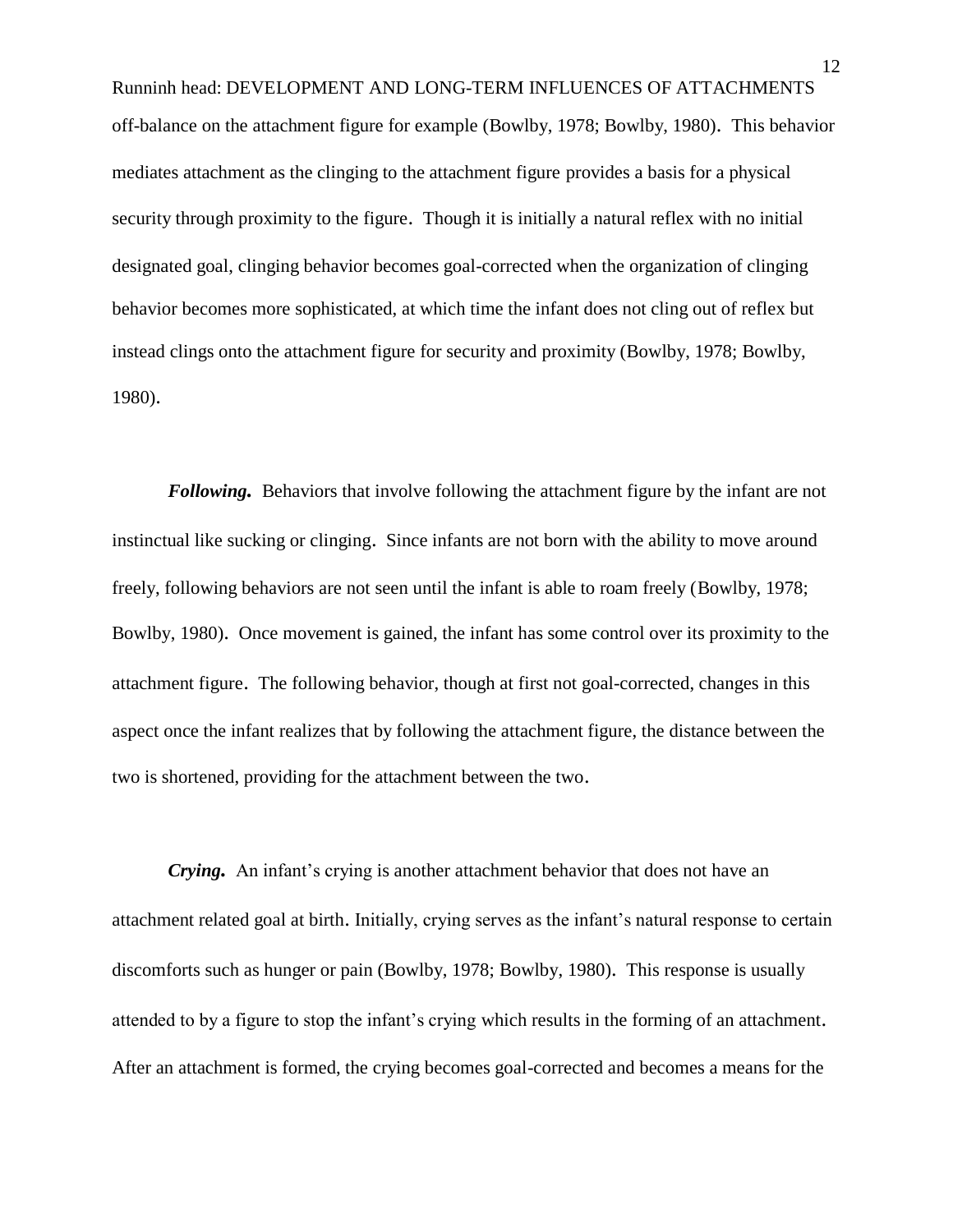Runninh head: DEVELOPMENT AND LONG-TERM INFLUENCES OF ATTACHMENTS child to call for the attachment figure's attention, leading to the increase in proximity to the figure, instead of being just a natural response.

*Smiling.* Similar to crying, smiling is an attachment behavior every human is naturally born with. The general function of smiling is to show that one takes pleasure in one's current state and this is what the infant informs the attachment figure of by smiling (Bowlby, 1978; Bowlby, 1980). While smiling does not demand any behavior from the attachment figure, it is common that the figure would in turn smile back at the infant, ultimately resulting in an attachment mediated by reciprocated expressions of happiness. This behavior becomes goalcorrected for attachment after the infant is able to recognize the reciprocation of the smile from the attachment figure, at which time the infant uses this behavior to elicit the attachment figure's reciprocation and ultimately decrease the distance between the two (Bowlby, 1978; Bowlby, 1980).

Bowlby (1980) describes the attachment behaviors in terms of how the infant uses these behaviors on instinct, eliciting responses from the attachment figure. The result of the interactions brought forth by the attachment behaviors is the formation of attachment between the infant and the attachment figure. Once the infant is able to direct these behaviors towards a goal, in this case being close to the attachment figure, the attachment between the two is reinforced and strengthened. The formation and strengthening of these attachments have been found to hold implications for future attachments and development (Bowlby, 1980; Bowlby, 1988; Holtzen, Kenny, & Mahalik, 1995; Ammaniti, Van Ijzendoorn, Speranza, & Tambelli,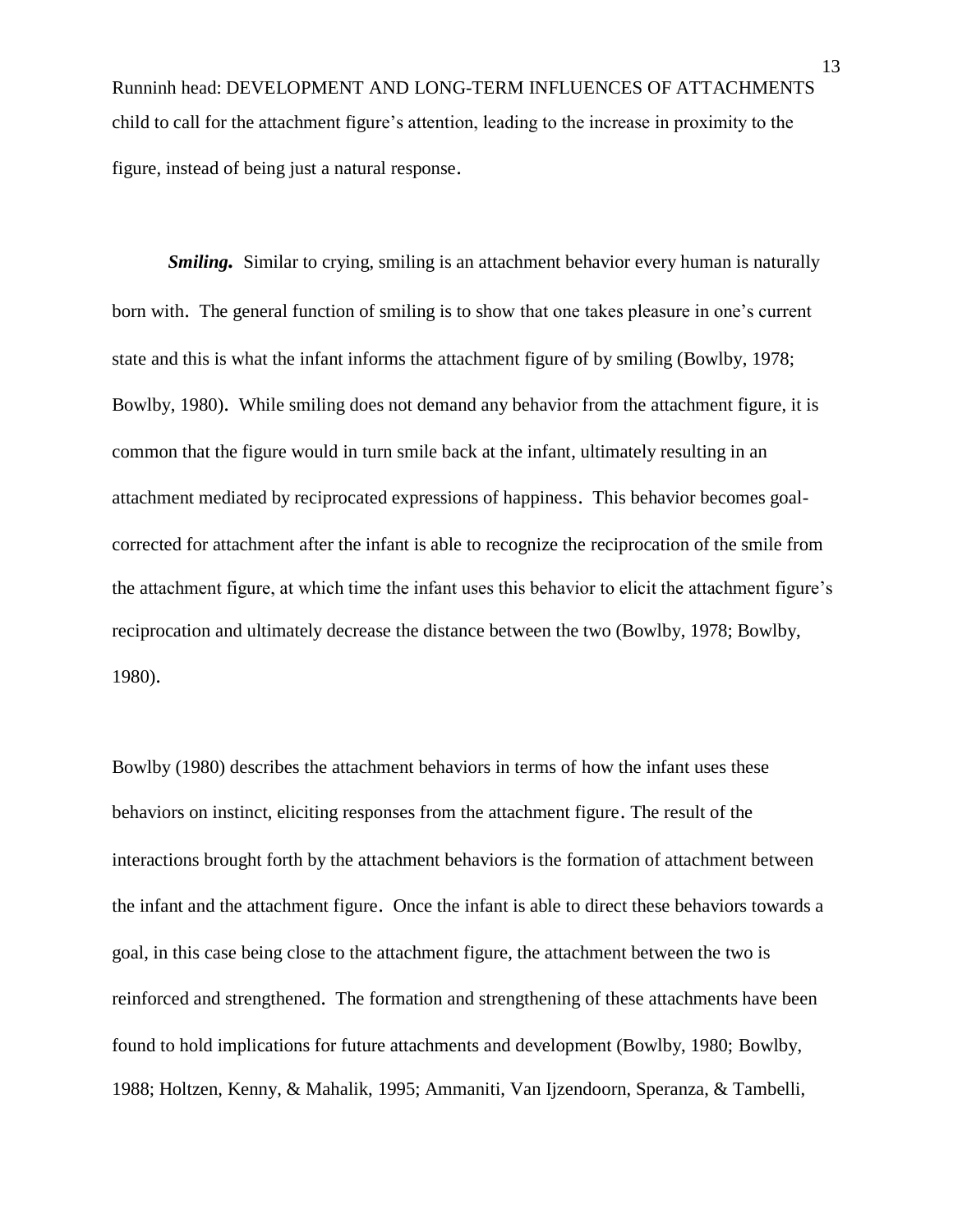Runninh head: DEVELOPMENT AND LONG-TERM INFLUENCES OF ATTACHMENTS 2000; Wight, Williamson, Henderson, 2006; Doyle, Lawford, & Markiewicz, 2009; Shaver & Mikulincer, 2010).

### **Internal Working Models and Attachment Patterns**

As Bowlby (1988) states:

"The second area to which attachment theory pays special attention to is the role of a child's parents in determining how [it] develops. There is today impressive and mounting evidence that the pattern of attachment that an individual develops during the years of immaturity – infancy, childhood, and adolescence – is profoundly influenced by the way [their] parents (or other parental figures) treat [them]." (p. 123-124)

Through the process of forming attachments with a primary attachment figure, the infant takes the paired attachment process and internalizes these interactions to form internal working models for social interactions (Bowlby, 1988; Ammaniti, Van Ijzendoorn, Speranza, & Tambelli, 2000; Shoemaker & Furman, 2009). These "mental representations" provide the infant with an internalized depiction of its formed attachments with the attachment figure. The resulting internal working models have been proposed to influence the development of attachments throughout a person's life by shaping that person's future behaviors when forming close attachments with figures other than the primary attachment figure (Bowlby, 1988; Shoemaker  $\&$ Furman, 2009).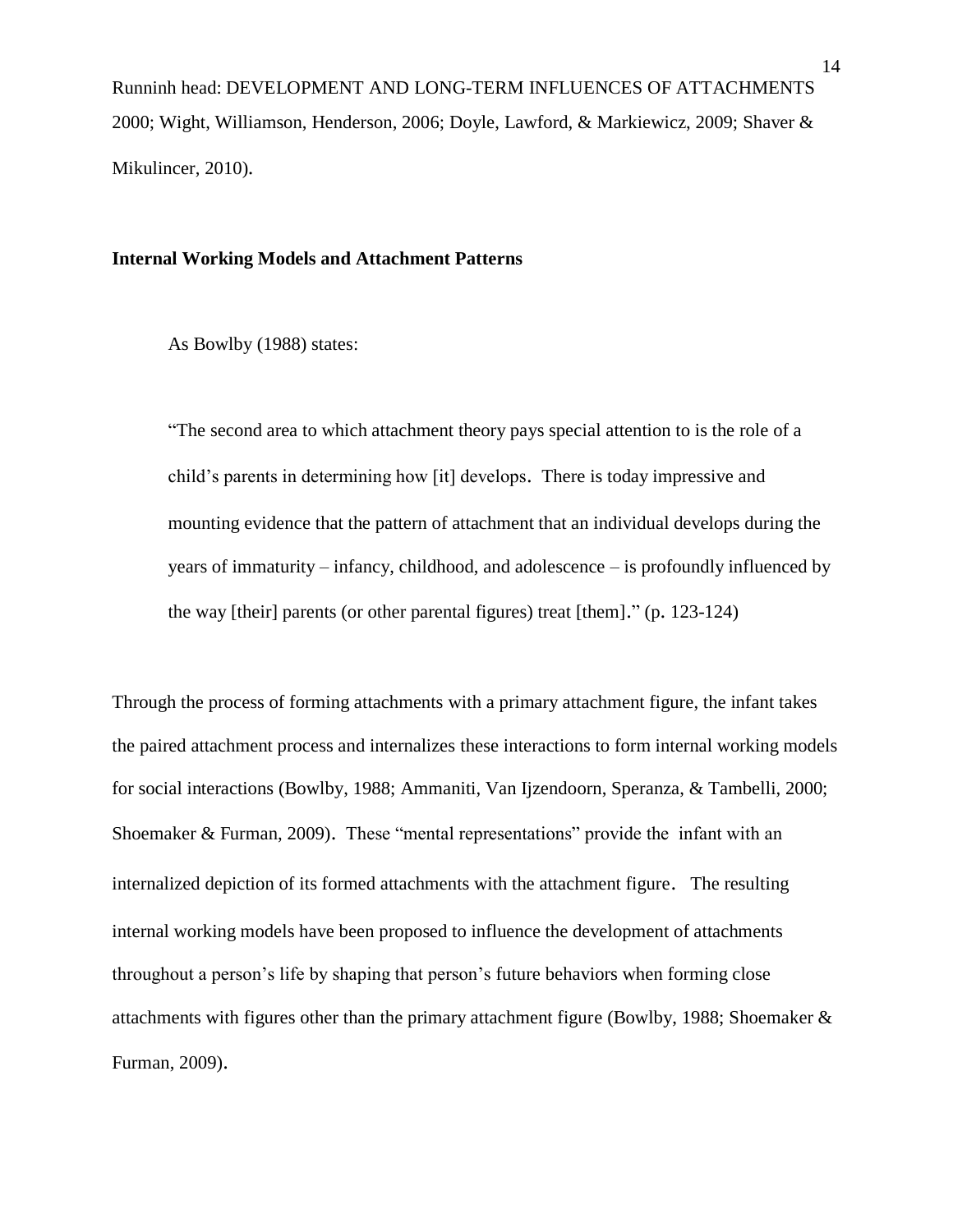*Three attachment patterns.* Research on the long-term influences from internal working models of attachment have resulted in three observable patterns of attachment (Bowlby, 1988; Ainsworth & Bowlby, 1991; Doyle, Lawford, & Markiewicz, 2009; Shoemaker & Furman, 2009). These patterns detail how an individual behaves with regards to the world outside of the primary attachment figure. Bowlby (1988) provides a description of the three patterns, as well as which actions the parent took while forming attachments that resulted in the observed pattern of attachment:

- Secure Attachment: Individuals with the pattern of secure attachment are sure that their primary attachment figure will provide support to them if the need should arise. They also take to exploring their environment. This pattern results from the attachment figure being accessible to the individual as well as providing affectionate responses to uncomfortable siuations for the individual during infancy.
- Anxious Resistant Attachment: Individuals with the pattern of anxious resistant attachment are not sure if their primary attachment figure will provide for them if the need should arise. They are prone to separation anxiety and do not take to exploring their environment. This pattern results from the attachment figure being only partially accessible to the individual as well as constant lack of proximity between the two.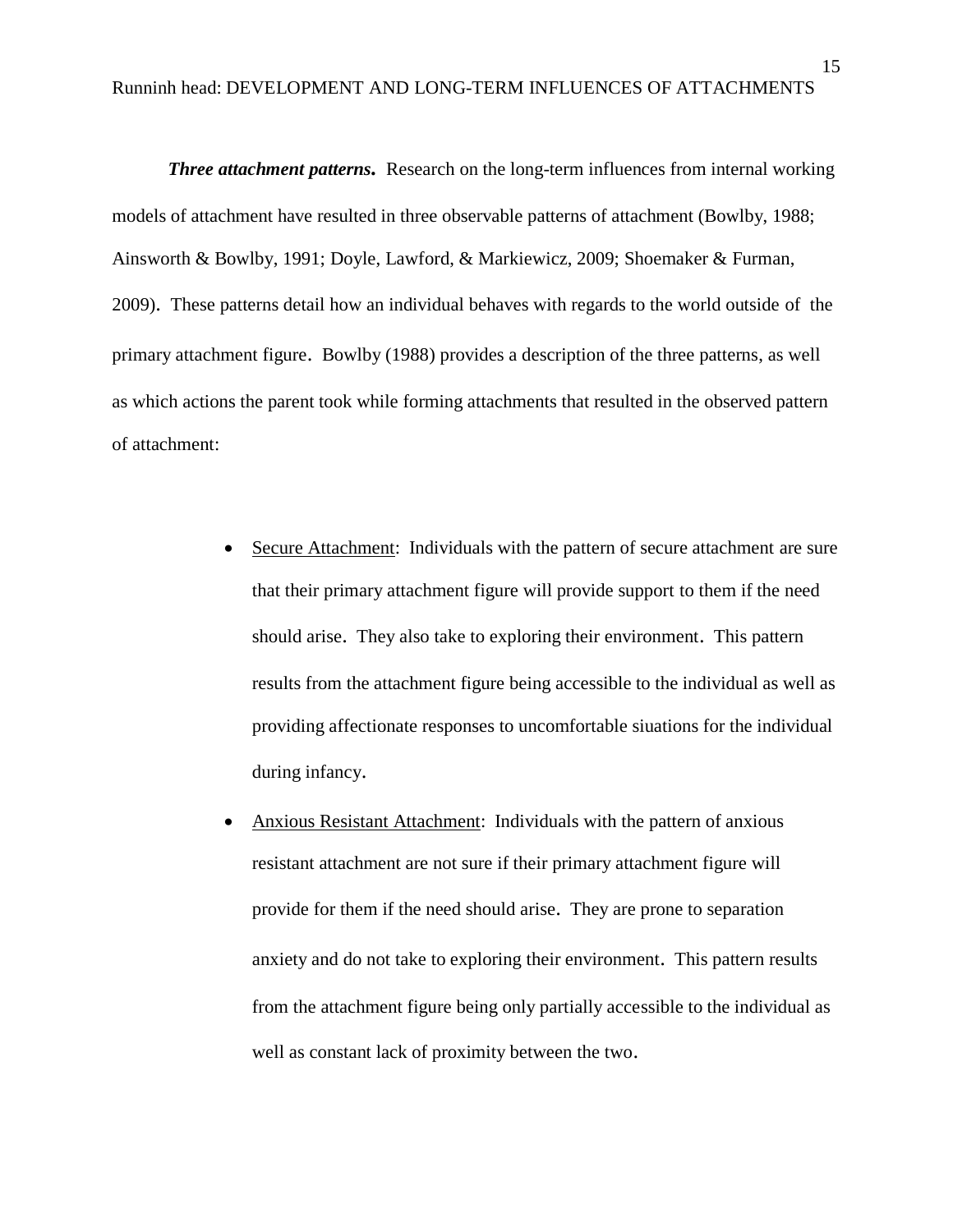Anxious Avoidant Attachment: Individuals with the pattern of anxious avoidant attachment does not believe that their primary attachment figure will provide support to them if the need should arise and actually expect rejection should the need arise. They tend to stear away from forming further attachments as a means to live life without emotional attachments to others. This pattern results when the individual is turned away numerous times while using attachment behaviors to elicit a secure response from the attachment figure. (p. 124-125)

The patterns of attachment observed in an individual reveal which attachment-related interactions were satisfied between the individual and the primary attachment figure (Bowlby, 1978). More importantly, these patterns help to explain certain behaviors in the context of the attachments formed during infancy. Of the three patterns, only one seems to be a desired outcome of attachment development.

Since individuals with secure attachment patterns have well-formed attachments to their primary attachment figures, they feel secure being separate from the attachment figure (Bowlby, 1988). Being at a distance from the attachment figure does not elicit attachment behaviors in these individuals because through the process of developing their attachment, they've learned that the primary attachment figure will respond to their attachment behaviors should they be activated. At ease with distance from the attachment figure, a secure individual is able separate from the attachment figure and explore the outter environment (Bowlby, 1988; Doyle, Lawford, & Markiewicz, 2009). Therfore, those with secure attachment patterns tend to be more open to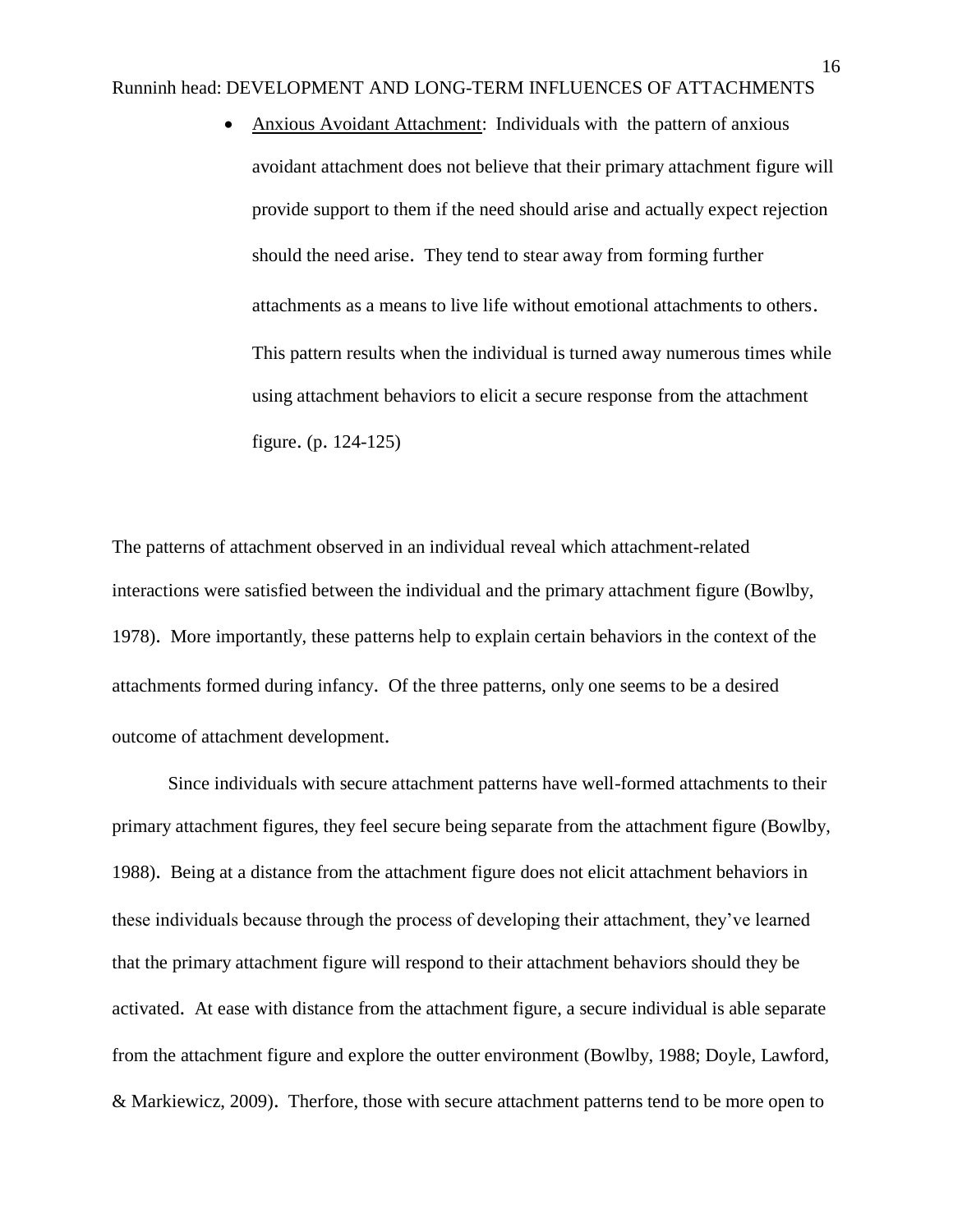Runninh head: DEVELOPMENT AND LONG-TERM INFLUENCES OF ATTACHMENTS ideas of exploration due to the security they know the attachment figure will provide should they need it. This seems to be the desired outcome with regards to how the development of attachments influences future attachment and attachment-related behaviors.

The problematic patterns of attachment would then fall to anxious resistant and anxious avoidant attachment patterns. Individuals with these patterns of attachment interacted with primary attachment figures who did not provide constant support for them while the development of their attachments was taking place (Bowlby, 1988; Doyle, Lawford, & Markiewicz, 2009). This explains the resulting behavior towards attachments seen in these patterns. An anxious resistant individual was only partially supported by the primary attachment figure, but the need for full support results in a lingering need to have this fulfilled. This promotes the clinginess exhibited by these individuals in that they are constantly looking for this unfulfilled support, as well as the anxiety felt by separation due to fear of losing the little support offered (Doyle, Lawford, & Markiewicz, 2009). Similarly, anxious avoidant individuals attempt to interact with an attachment figure that provided little, if any, response to attachment behaviors durng infancy. Due to not having adequate attachment-related interactions, these individuals do not seek comfort in others and avoid forming attachments as they see little value in these (Doyle, Lawford, & Markiewicz, 2009).

Research suggests that these attachment styles carry on through a person's life, influencing attachment-related behaviors towards non-familial attachment figures (Bowlby, 1978; Bowlby, 1988; Doyle, Lawford, & Markiewicz, 2009; Shoemaker & Furman, 2009; Simpson & Rholes, 2010). Thus, attachments formed at infancy are in some way manifested at later ages.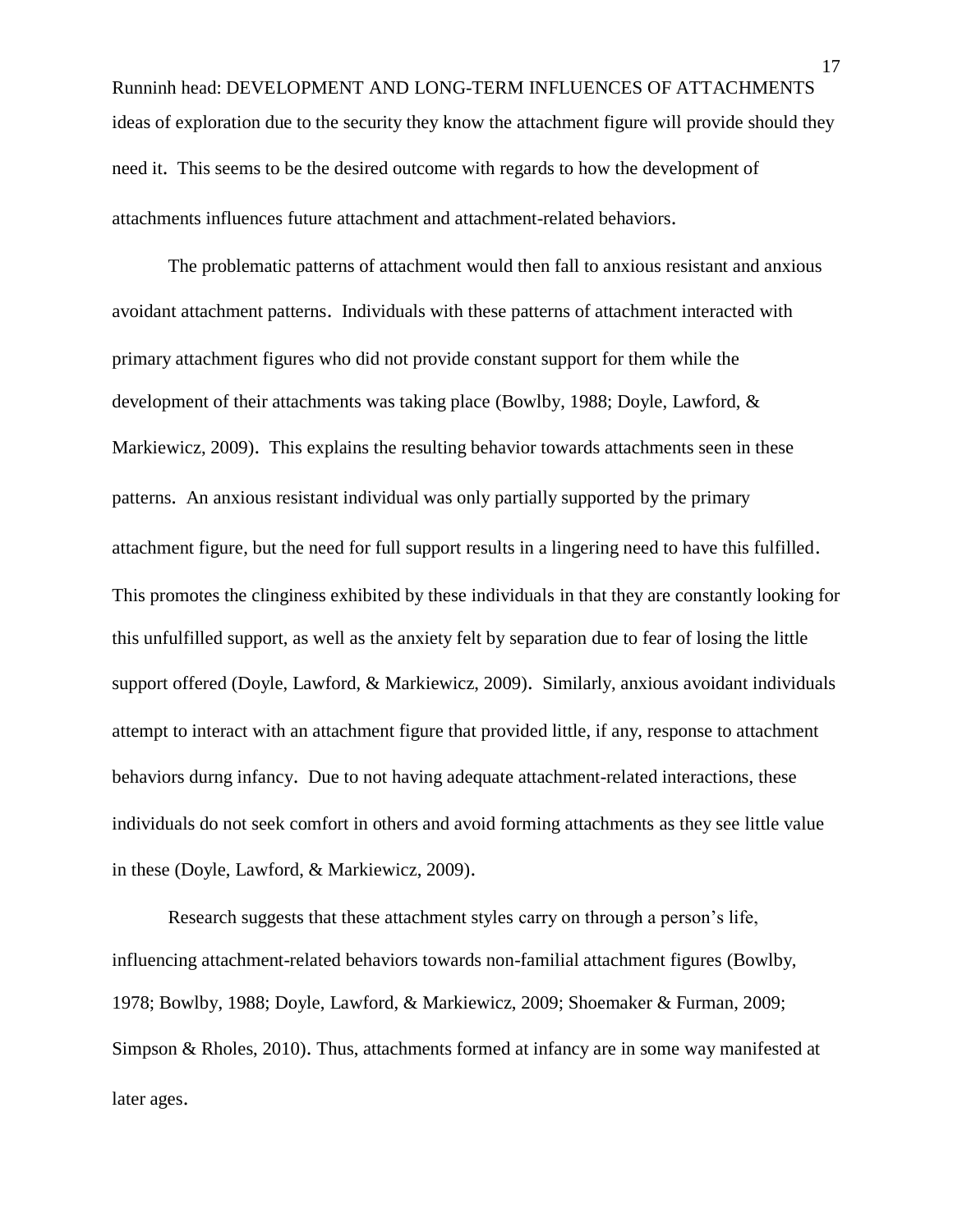### **Homosexual Males**

### **Differences Found in Heterosexual Males**

As was initially mentioned, research on the differences between heterosexual and homosexual males spans across various fields of study. These include the study of cognitive and personality differences, as well differences in hormone levels both prenatally and post birth (Hassan & Rahman, 2007; Collaer, Reimers, & Manning, 2007; Lippa, 2008). For example, studies that examined performance on cognitive tasks that generally favor males found that homosexual males, on average, do not perform as well as heterosexual males while still outperforming females (Collaer, Reimers, & Manning, 2007).

Observed differences between heterosexual and homosexual males have been postulated to occur due to variables that influence developmental differences between sexes (Lippa, Collaer, & Peters, 2010). Developmental differences within the brain have been explained by prenatal and post birth hormone level differences naturally found in each sex (Collaer, Reimers, & Manning, 2007). That is, there are explanations for the differences that fit males due to maletypical hormones as well as explanations that fit females due to female-typical hormones. Therfore, if heterosexual and homosexual male differences are to follow suit, these differences cannot be attributed to their sexual orientation but rather have been shown to be a result of different physical developments in male and female brains in infants, both before and after birth, as well as social biases.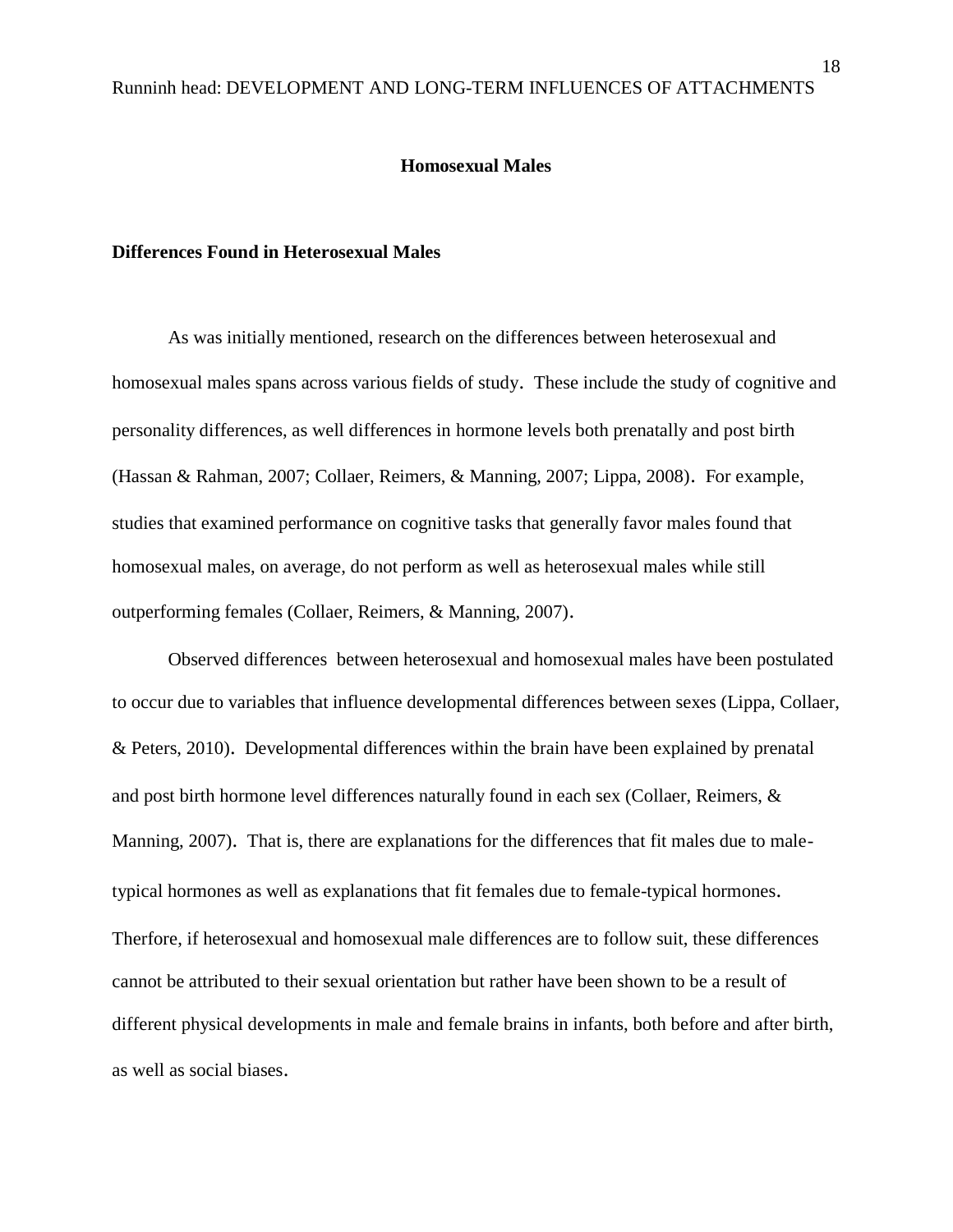The development of attachments differs from sex differences in that attachment theory applies in the same way to everybody (Bowlby, 1980). The process by which attachment and attachment styles come about is constant across individuals with a resulting pattern of secure attachment being the ideal norm. Therefore, differences in attachment will have to be examined by how homosexual males manifest their attachment styles through behavior towards attachment figures. The literature on attachment in homosexual males seems to focus on peer and parental attachments which are found to be influenced by disclosure of sexual orientation since disclosure of sexual orientation has been linked to strength of attachment (Holtzen, Kenny, & Mahalik, 1995).

### **Peer and Parental attachments and Disclosure**

Among the first non-familial attachments a person forms is an attachment to a peer (Shoemaker & Furman, 2009). The development of attachment to peers follows a similar order to that of interacting with a primary attachment figure. That is, in the process of becoming attached to peers, a person will find one primary attachment figure among the peers to whom, like with the familial attachment figure, the person will turn to when in need of support (Diamond & Dube, 2002; Doyle, Lawford, & Markiewicz, 2009). It is also with this peer attachment figure that the strongest peer attachment will be held with.

Due to the social stigma associated with homosexuality, it is understood that under certain circumstances it can be difficult for homosexuals to readily seek out strong attachments to peers for fear of rejcetion, alienation and in some cases loss (Diamond & Lucas, 2004;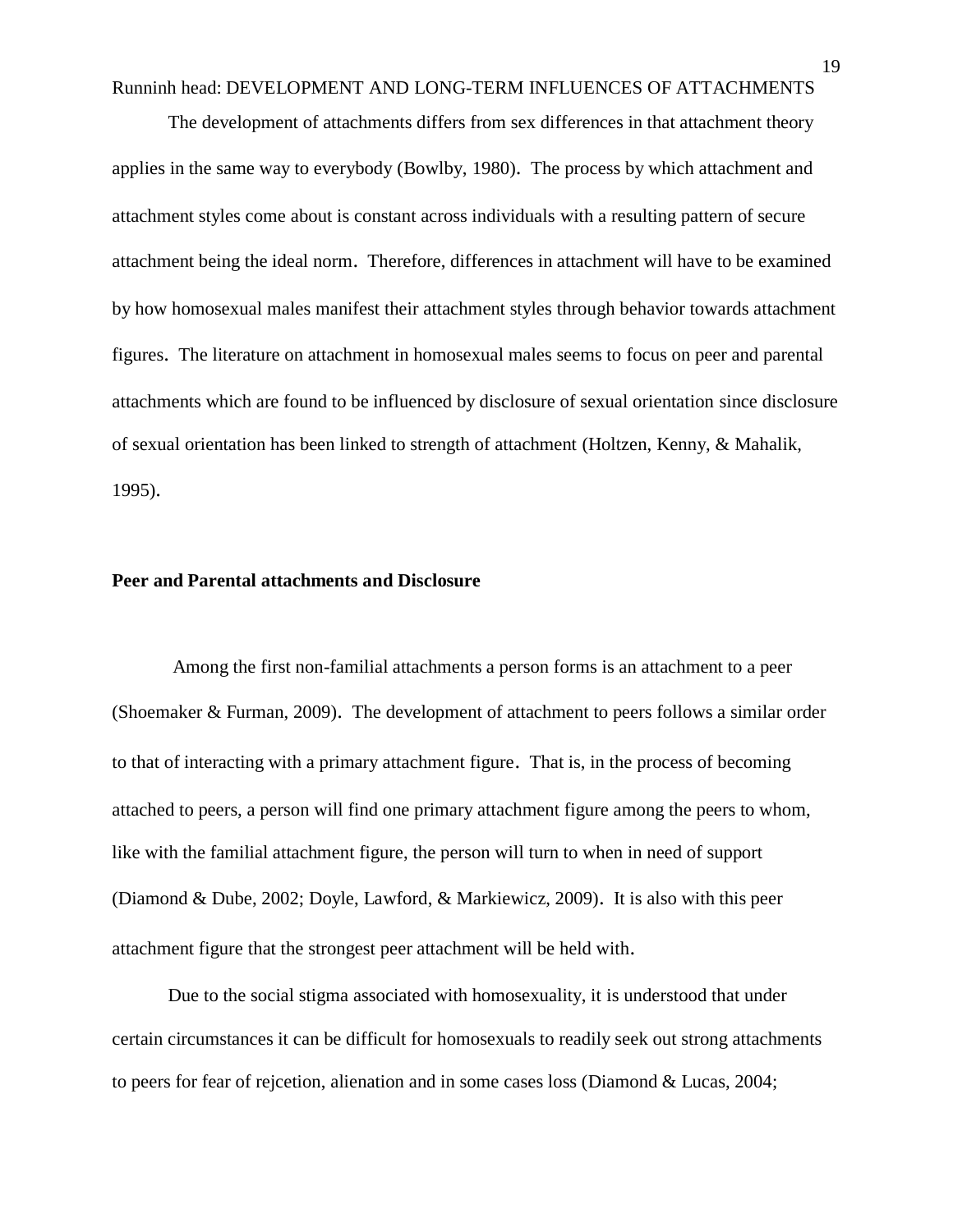Runninh head: DEVELOPMENT AND LONG-TERM INFLUENCES OF ATTACHMENTS Fingerhut & Peplau, 2006). Interestingly enough though, attachments to peers have been found to be held in high regard in young homosexual males (Diamond & Dube, 2002; Diamond & Lucas, 2004). This seems counter-intuitive at first, considering there are many ways in which the development of attachment to peers can go wrong, especially if once the homosexual male is "out" (Diamond & Lucas, 2004).

The social stigma placed on homosexuality can lead to a peer rejecting the initial formation of a peer relation with a homosexual as well as an already attached peer terminating the peer relation with the homosexual after disclosure. The latter could be due to to different variables including religion, discomfort or embarassment at being seen with a homosexual and misinterpretation of proximity in the forming of peer attachments as a sexual advance (Diamond & Lucas, 2004). Even still, there is a high value placed on peer attachments and this could be due to shortcomings in parental support. This is not to say that these shortcomings are due to inadequate attachment development, rather these parental shortcomings emerge from a lack of understanding their homosexual son (Cramer & Roach, 1988). The parental shortcomings produce a need of understanding and freedom, at which time the homosexual son resorts to attachment behavior seeks this comfort and understanding in the next prominent attachment figure, namely a peer. This could also explain findings that peer attachments between homosexual males and their best friends were stronger than the attachments observed in their heterosexual counterparts and their best friend (Diamond & Dube, 2002). Since disclosure of sexual orientation is a marker of the utmost trust, strong attachments must be formed before disclosure occurs (Miller & Boon, 2000). A best friend is the strongest form of peer attachment and so it follows that disclosure of sexual orientation to a peer would require an existing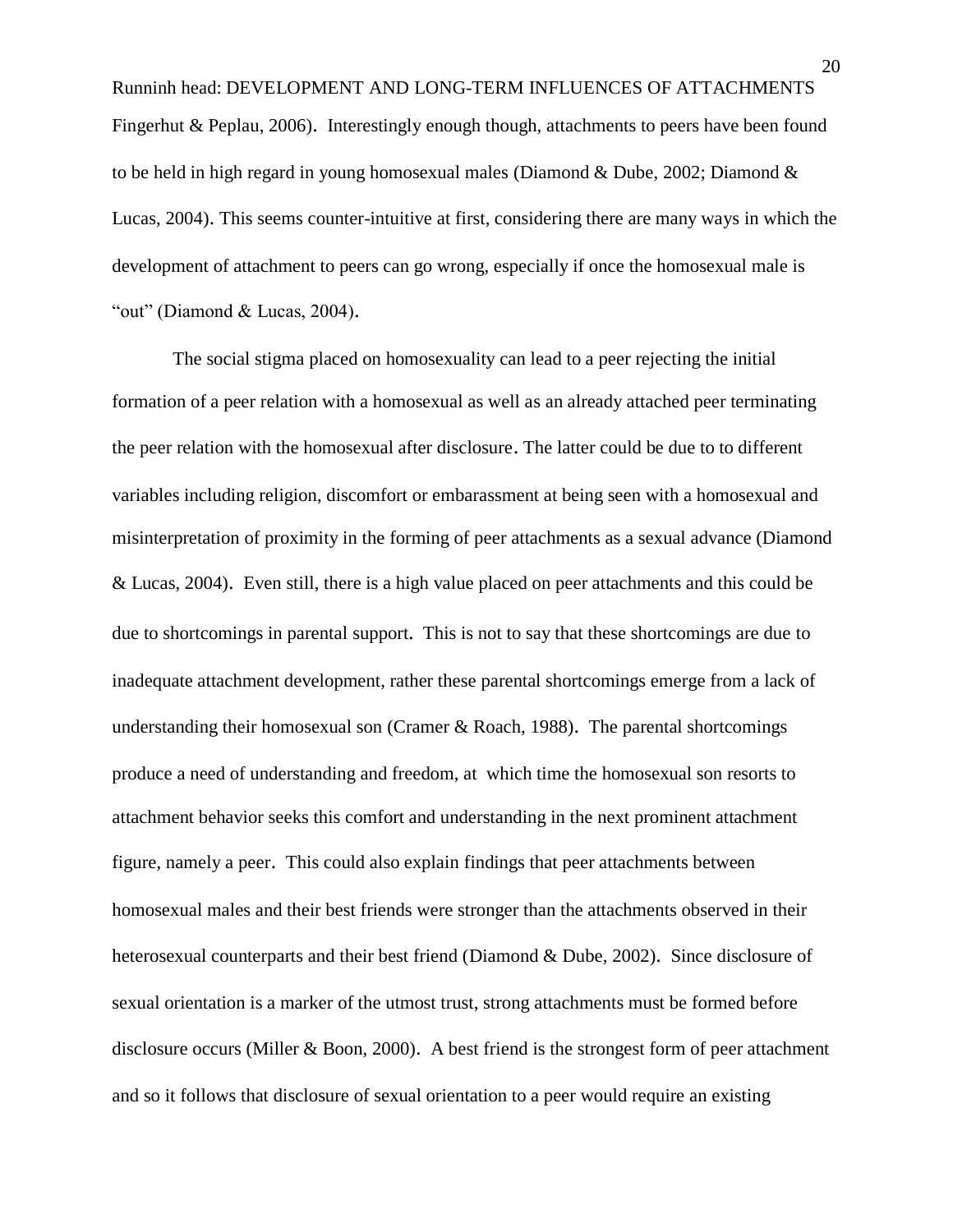Runninh head: DEVELOPMENT AND LONG-TERM INFLUENCES OF ATTACHMENTS attachment that is strong or at least the willingness from both individuals to strengthen the attachment they hold. Either way, the resulting attachment would be in accordance with Diamond and Dube's (2002) findings about homosexual male's attachments to their best friends.

When it comes to parents, however, disclosure of sexual orientation does not always strengthen the existing attachments (Holtzen, Kenny, & Mahalik, 1995). Parental support for homosexuals is key in completing the formation of their identity (Goldfried & Goldfried, 2001; Savin-Williams R. , 2003). Even so, it is difficult for homosexual males to go after that support for numerous reasons. Studies show that reasons behind not disclosing sexual preference are fear-related (Cramer & Roach, 1988; Miller & Boon, 2000; Goldfried & Goldfried, 2001) even though other research has found that, aside from initial negative reactions, parent support increased shortly after (Cramer & Roach, 1988).

Research on perceived acceptance has found that homsexual males withhold their sexual orientation from parents and family for fear of rejction, both discrete and extreme, and that, on average, they hold similar perceptions of how accepting family members will be (Cramer & Roach, 1988). Specifically, it is generally perceived that mothers will be most accepting, followed by siblings and lastly the father (Cramer & Roach, 1988; Miller & Boon, 2000). In light of attachment styles, it would seem that homosexual males' fears of rejection from parental attachment figures are rooted in not being confident that these attachment figures will support him. These reservations regarding the attachment figure's support sounds very much like one of the problematic patterns of attachment which, as was mentioned, would not be the ideal norm or desired outcome of attachment development. This brings into question whether an ideal attachment style would influence disclosure and the answer is yes. Ideal attachment patterns, or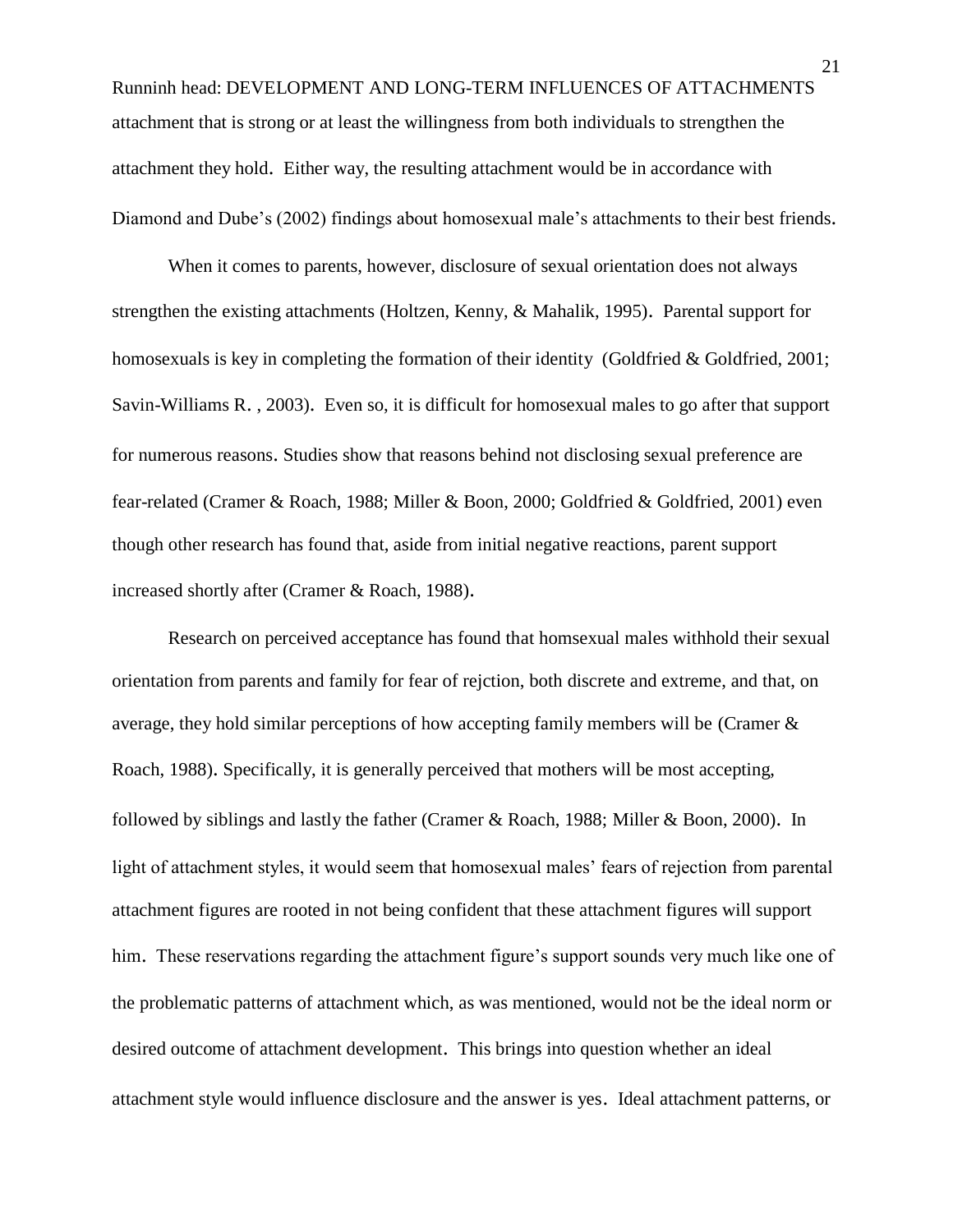Runninh head: DEVELOPMENT AND LONG-TERM INFLUENCES OF ATTACHMENTS secure attachment, has been found to be positively associated with "coming out" to parental attachment figures (Holtzen, Kenny, & Mahalik, 1995).

It would seem then that attachments play an important role in homosexual male's lives. While attachments can be sought and made stronger through disclosure of sexual orientation, a marker of trust and attachment, secure attachments can mediate the disclosure process. Thus, it seems that the way attachments are used by homosexual males differs somewhat from heterosexual males and these differences revolve around the disclosure process which heterosexual males do not go through.

### **Conclusions & Future Directions**

The development of attachments in light attachment theory generates an understanding of attachment beyond its emotional connotation and presents it as a drive for behavior. Formations of attachment patterns is an observed phenomena which helps illustrate why some people exert certain behaviors and how those behaviors came to be. This has been found to be applicable in subsections of the general population, such as homosexual males, in different ways. Regardless of the differences regarding manifestations of attachments in behavior, the way that these attachments develop remains quite similar.

Future study on attachment in homosexual males should focus on aspects life separate from disclosure in order to identify other attachment driven behaviors. There should also be a focus on other subsections of the general population who's behavior could also hold some roots in attachment. Cross-cultural and minority studies are highly encouraged as certain aspects of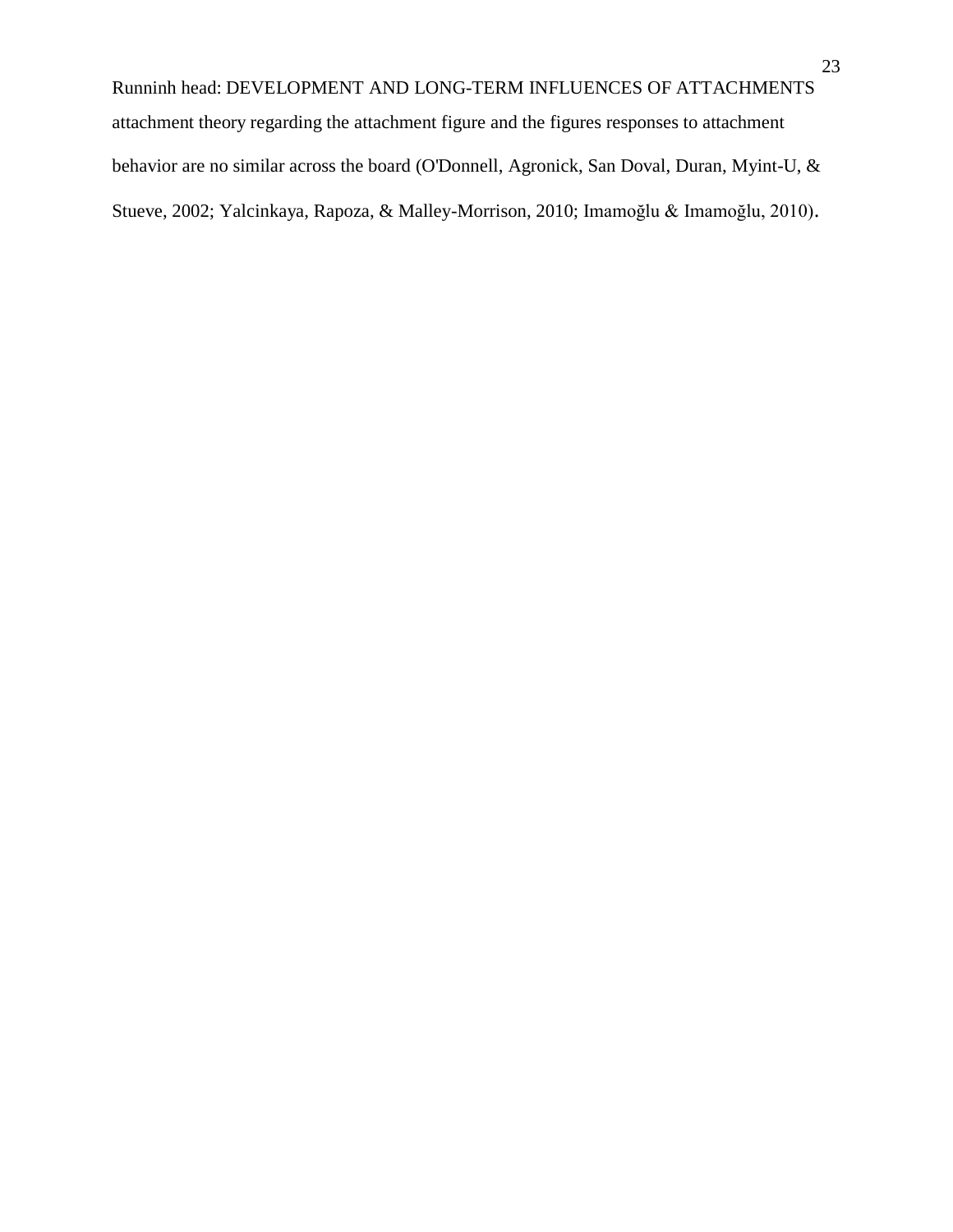### **References:**

- Ainsworth, M., & Bowlby, J. (1991). An etholoical approach to personality development. *American Psychologist , 46*, 333-341, doi:10.1037/0003-066X.46.4.333.
- Ammaniti, M., Van Ijzendoorn, M., Speranza, A., & Tambelli, R. (2000). Internal working models of attachment during late childhood and early adolescence: An exploration of stability and change. *Attachment and Human Development , 2*, 328-346; doi:10.1080/14616730010001587.
- Bowlby, J. (1988). *A secure base: Parent-child attachment and healthy human development.* New York, NY, US: Basic Books.
- Bowlby, J. (1980). *Attachment and Loss* (Vol. 1). New York, NY, US: Basic Books.
- Bowlby, J. (1978). Attachment theory and its therapeutic implications. *Adolescent Psychiatry , 6*, 5-33, Retrieved from PsycINFO Database.
- Bowlby, R. (2007). Babies and toddlers in non-parental daycare can avoid stress and anxiety if they develop a lasting secondary attachment bond with one carer who is consistently available to them. *Attachment and Human Development , 9*, 307-319, doi:10.1080/14616730701711516.
- Brandell, J. R. (2010). Contemporary psychoanalytic perspectives on attachment. *Psychoanalytic Social Work , 17*, 132-157, doi:10.1080/15228878.2010.512265.
- Cain, R. (1991). Relational contexts and information management among gay men. *Families in Society , 72*, 344-352, Retrieved from PsycINFO Database.
- Collaer, M. L., Reimers, S., & Manning, J. T. (2007). Visuospation performance on an internet line judgement task and potential hormonal markers: Sex, sexual orientation, and 2D:4D. *Archives of Sexual Behavior , 36*, 177-192, doi:10.1007/s10508-006-9152-1.
- Cramer, D. W., & Roach, A. J. (1988). Coming out to mom and dad: A study of gay males and their relationships with their parents. *Journal of Homosexuality , 15*, 79-91, doi:10.1300/J082v15n03\_04.
- Diamond, L. M., & Dube, E. M. (2002). Friendship and attachment among heterosexual and sexual minority youths: Does the gender of your friend matter? *Journal of Youth and Adolescence , 31*, 155-156, doi:10.1023/A:1014026111486.
- Diamond, L. M., & Lucas, S. (2004). Sexual-minority and heterosexual youths' peer relationships: Experiences, expectations and implications for well-being. *Journal of Resaerch on Adolescence , 14*, 313-340, doi:10.1111/j.1532-7795.2004.00077.x.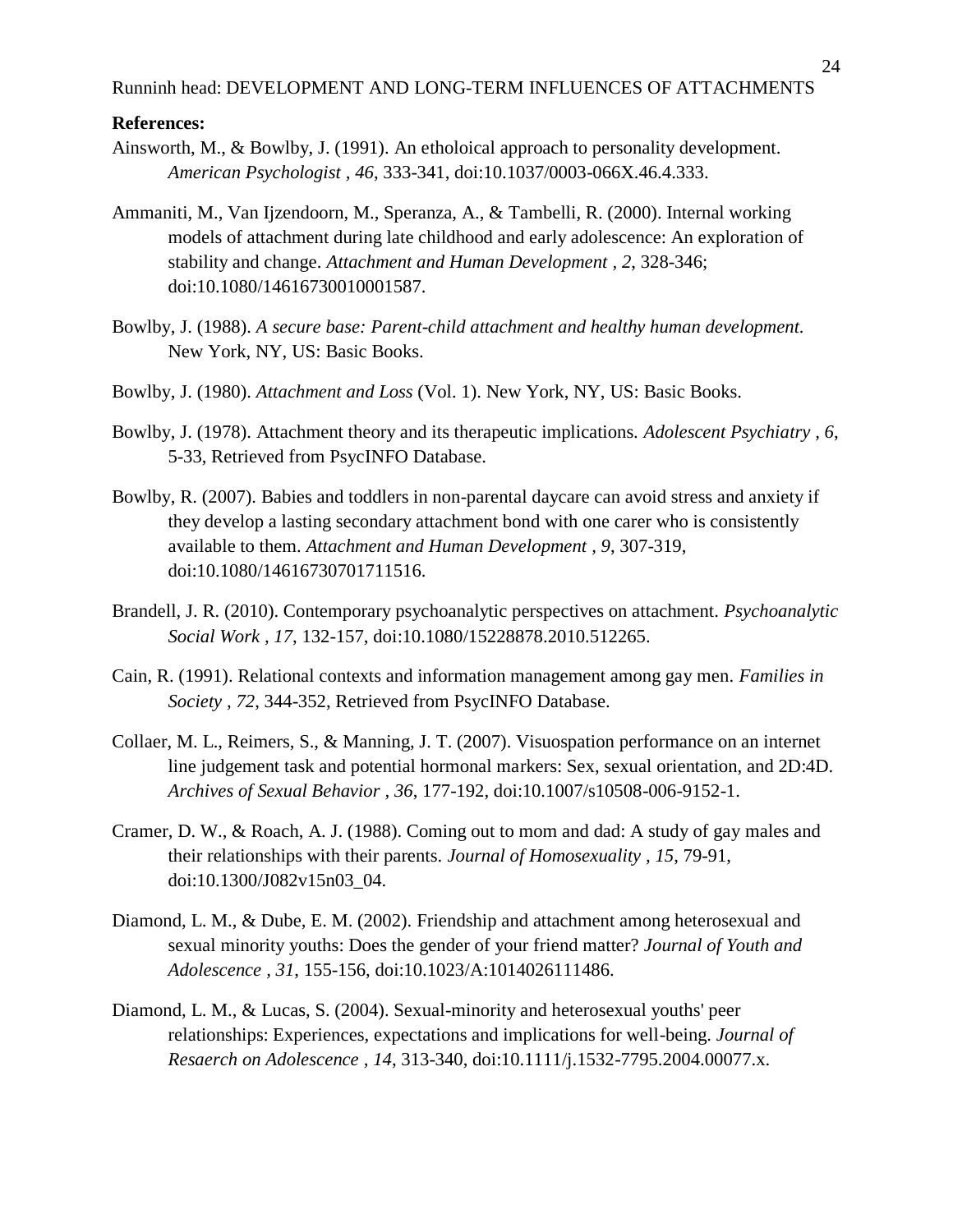- Doyle, A., Lawford, H., & Markiewicz, D. (2009). Attachment style with mother, father, best friend, and romantic partner during adolescence. *Journal of Research on Adolscence , 19*, 690-714, doi:10.1111/j.1532-7795.2009.00617.x.
- Fingerhut, A. W., & Peplau, L. A. (2006). The impact of social roles on stereotypes of gay men. *Sex Roles , 55*, 273-278, doi: 10.1007/s11199-006-9080-5.
- Goldfried, M. R., & Goldfried, A. P. (2001). The importance of parental support in the lives of gay, lesbian and bisexual individuals. *Journal of Clinical Psychology , 57*, 681-693, doi:10.1002/jclp.1037.
- Hassan, B., & Rahman, Q. (2007). Selective sexual orientation-related differences in object location memory. *Behavioral Neuroscience , 121*, 625-633, doi:10.1037/0735- 7044.121.3.625.
- Holtzen, D. W., Kenny, M. E., & Mahalik, J. R. (1995). Contributions of parental attachment to gay or lesbian disclosure to parents and dysfunctional cognitive processes. *Journal of Counseling Psychology , 42*, 350-355; doi:10.1037/0022-0167.42.3.350.
- Imamoğlu, E., & Imamoğlu, S. (2010). Attachment within a cultural perspective: Relationships with exploration and self-orientations. In *Attachment: Expanding the cultural connections* (pp. 35-53). New York, NY, US: Routledge/Taylor & Francis Group.
- Lippa, R. A. (2008). Sex differences and sexual orientation differences in personality: Findings from the BBC internet survey. *Archives of Sexual Behavior , 37*, 173-187, doi:10.1007/s10508-007-9267-z.
- Lippa, R. A., Collaer, M. L., & Peters, M. (2010). Sex differences in mental rotation and line angle judgement tasks are positively associated with gender equality and economic development across 53 nations. *Archives of Sexual Behavior , 39*, 990-997, doi:10.1007/s10508-008-9460-8.
- Miller, R. J., & Boon, S. D. (2000). Trust and disclosure of sexual orientation in gay males' mother-son relationships. *Journal of Homosexuality , 38*, 41-63, doi:10.1300/J082v38n03\_03.
- O'Donnell, L., Agronick, G., San Doval, A., Duran, R., Myint-U, A., & Stueve, A. (2002). Ethnic and gay community attachments and sexual risk behaviors among urban latino men who have sex with men. *AIDS Education and Prevention , 14*, 457-471, doi:10.1521/aeap.14.8.457.24109.
- Peplau, L. A., & Fingerhut, A. W. (2006). The close relationships of lesbian and gay males. *Annual Review of Psychology , 58*, 406-417, doi:10.1146/annurev.psych.58.110405.085701.